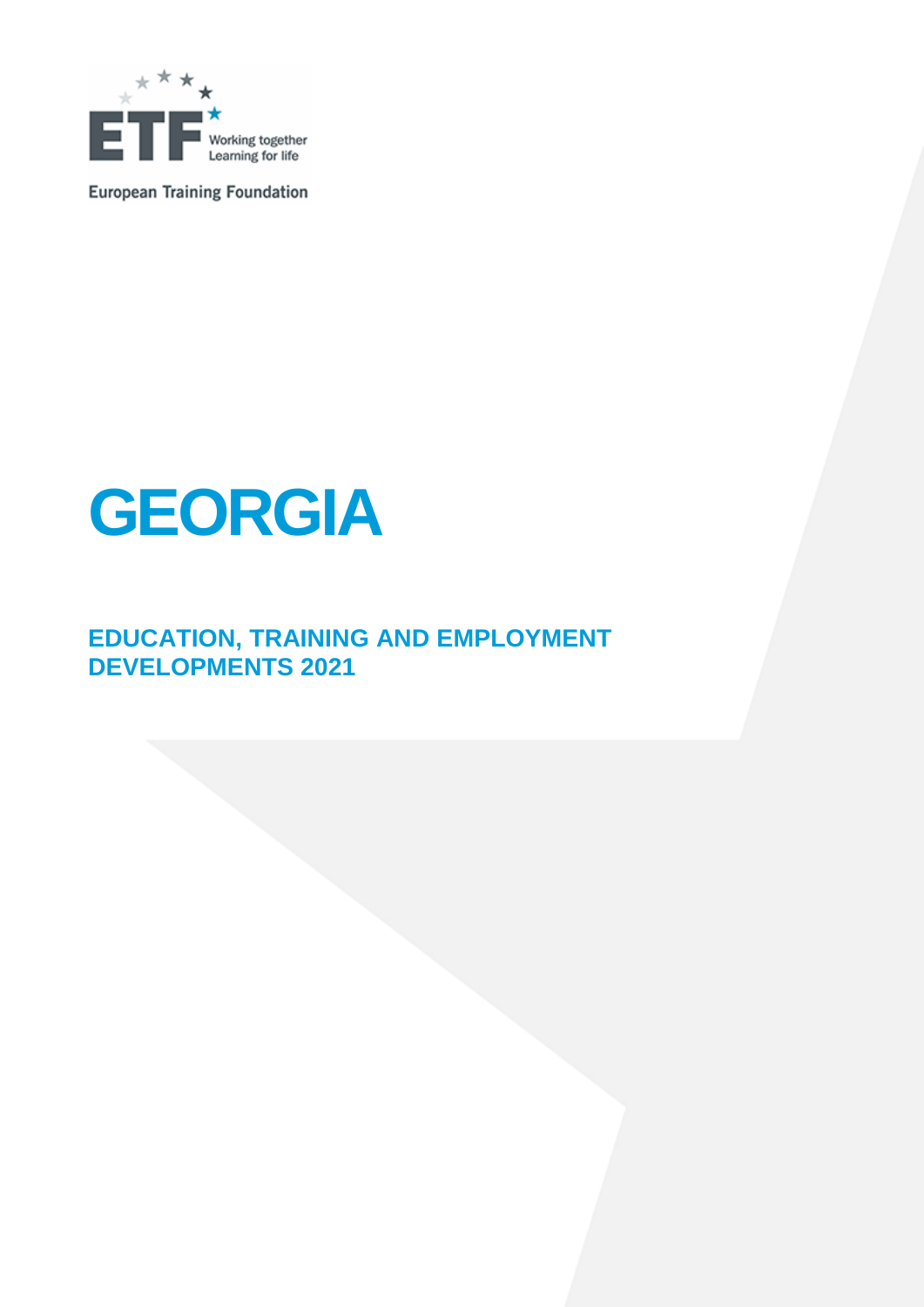The contents of this paper are the sole responsibility of the ETF and do not necessarily reflect the views of the EU institutions.

© European Training Foundation, 2021

Reproduction is authorised provided the source is acknowledged.

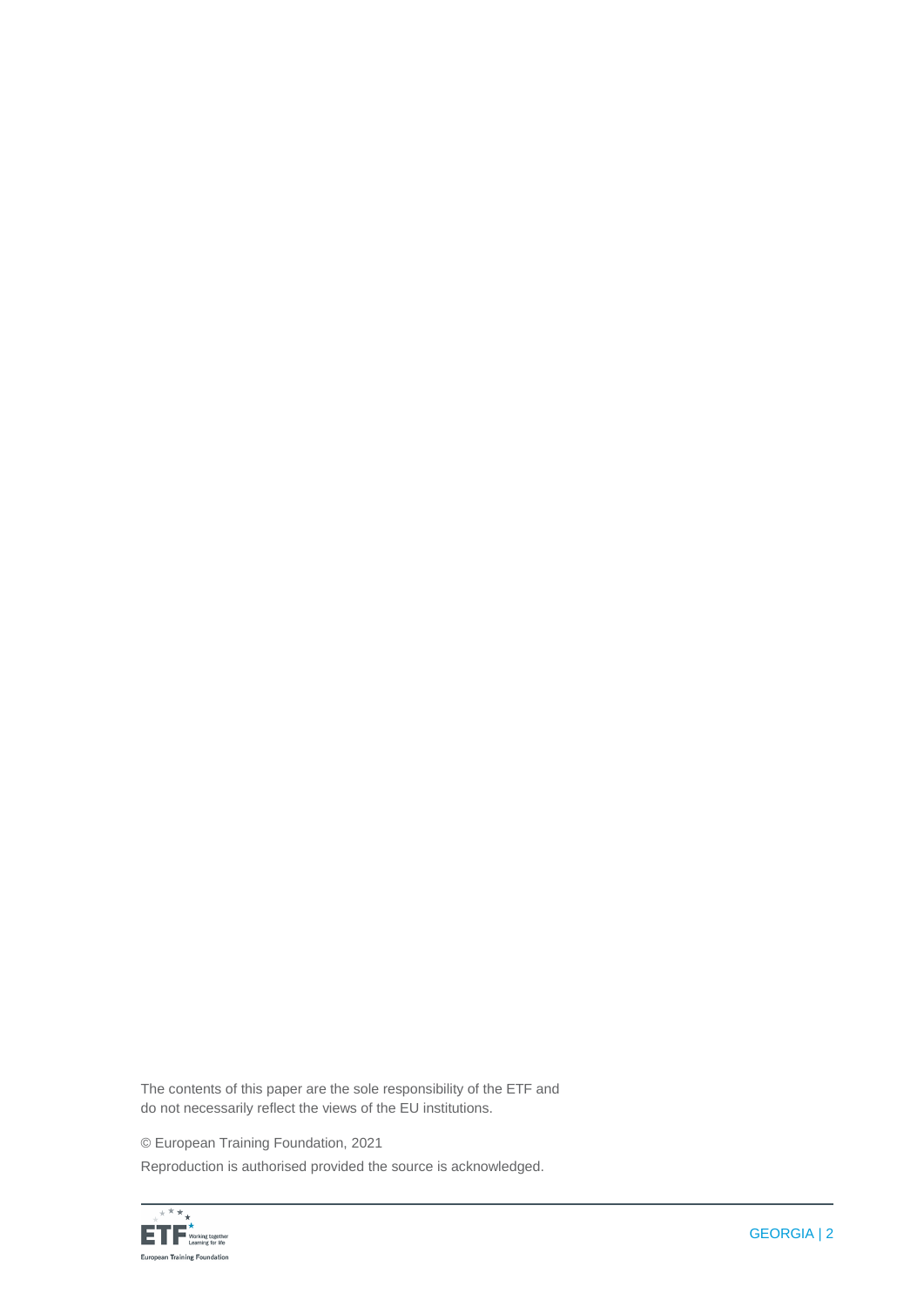### **KEY POLICY DEVELOPMENTS IN EDUCATION, TRAINING AND EMPLOYMENT**

The 2020 parliamentary election in Georgia was a highly contested political event, not only during the election campaign but also thereafter. Most opposition parties boycotted Parliament for a few months, and a return to parliamentary politics was only possible with mediation efforts from the European Union.

Despite strong economic growth during the past decade, the Georgian labour market features several structural problems: limited creation of (higher-skilled) jobs, a high share of non-productive self-employment in subsistence agriculture in rural areas, and a high level of urban unemployment, especially for youth. The COVID-19 crisis and resulting economic shock have significantly played up these challenges, with the unemployment rate having nearly doubled in 2020 compared to 2019.

A large share of Georgia's employment is in agriculture, although the sector comprises only around 7 % of Georgia's overall GDP. This is due in large part to the preponderance of small-scale subsistence agriculture, with professional investor-driven large-scale enterprises comprising only a fraction of Georgia's overall agricultural output, resulting in little demand for formal salaried employment.

In 2020, the Georgian government divided the previous Ministry of Education, Science, Culture and Sport into two new government agencies: the Ministry of Education and Science (MoES) and the Ministry of Culture, Sport and Youth. After the parliamentary elections, staff changes were made in the positions of deputy ministers and in the heads of government agencies. Besides the previously established Youth Agency and State Employment Support/Promotion Agency (SESA), the **Vocational Skills Agency** was jointly established in 2021 by the MoES and the Chamber of Commerce and Industry, which will facilitate the introduction of new vocational programmes for the labour market, support innovative training initiatives as well as promote employability. The establishment of the agency is an outcome of Georgia's priority to boost public-private partnerships (PPP). All agencies are important players in strengthening implementation capacity for education, training and employment policies in Georgia in the years to come.

The COVID-19 pandemic has had an impact on the policy implementation of VET, labour market and employment strategies as well as and operations of newly established agencies such as SESA. Provision of VET qualification programmes was temporarily suspended during the lockdown and the biannual enrolment exercises were merged into one in 2020, which has resulted in a lower number of enrolments. The government has adopted a new strategy called the Government Programme 2021- 2024 – Toward Building a European State. Its main objective is to overcome the crisis arising from the pandemic, ensure rapid economic recovery and development and provide a stable and safe environment for all citizens. Moreover, the Georgian government has drafted a new a long-term strategy for the education and training system, including research and innovation, covering the period 2022-2032. The strategy is undergoing formal stakeholder consultations prior to its adoption, which is expected to take place in the first half of 2022.

However, notwithstanding the efforts of the government and other actors, VET remains a second choice or last resort for young Georgians. VET programmes lack standing among Georgian youth. According to a recent education sector review (Galt & Taggart, 2020), after 7 years of implementing a

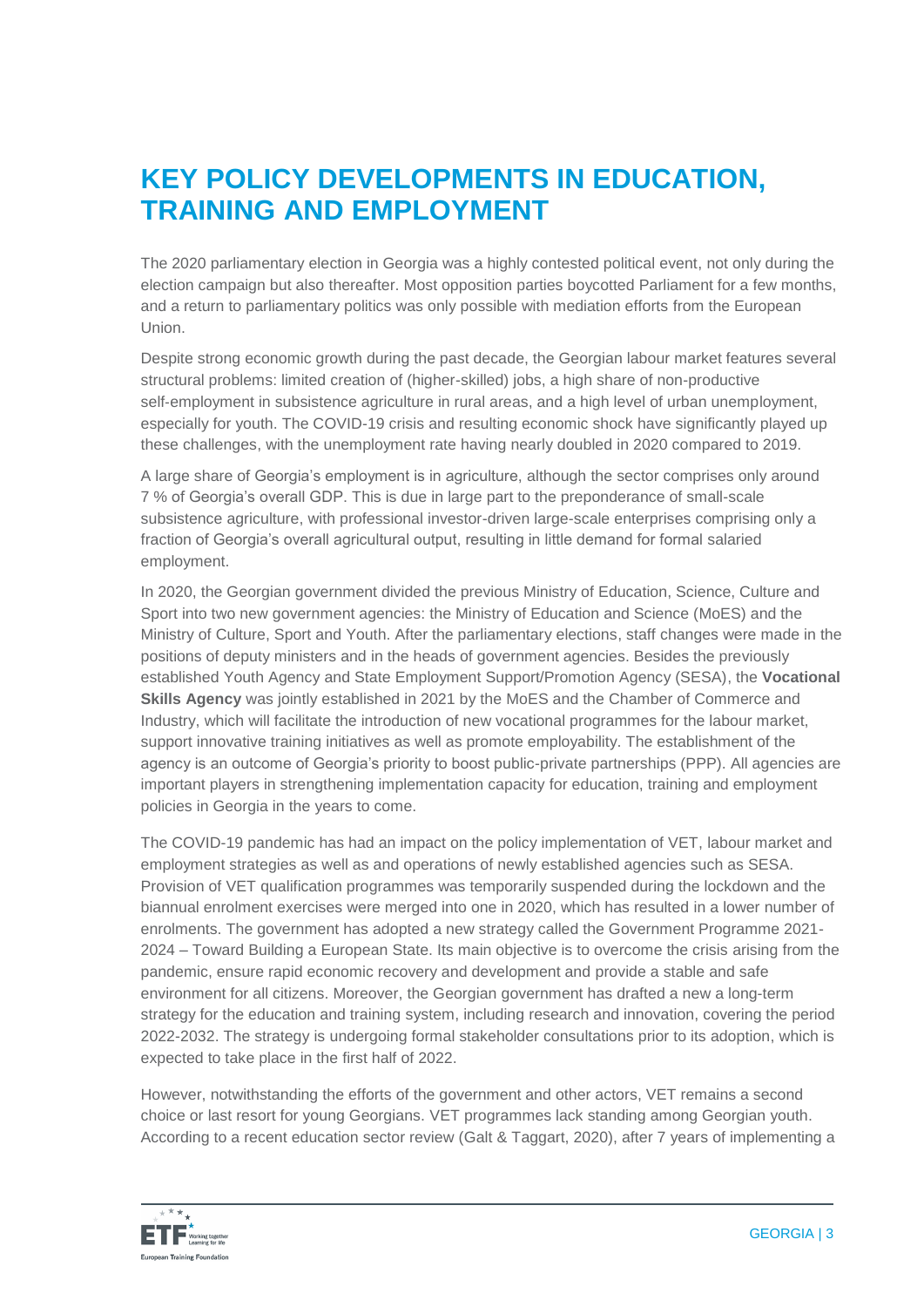new VET Strategy, VET enrolments remain disappointingly low, at 15 600 students or a mere 6 % of the eligible cohort. The recent ETF evaluation on Georgia's VET Strategy 2013-2020 resulted in a satisfactory score for the overall implementation of VET reforms, with a lot of progress made in many areas. Georgia has been particularly successful in attracting international community support to accelerate reforms in skills development. The outcomes of the evaluation are further discussed in this report.

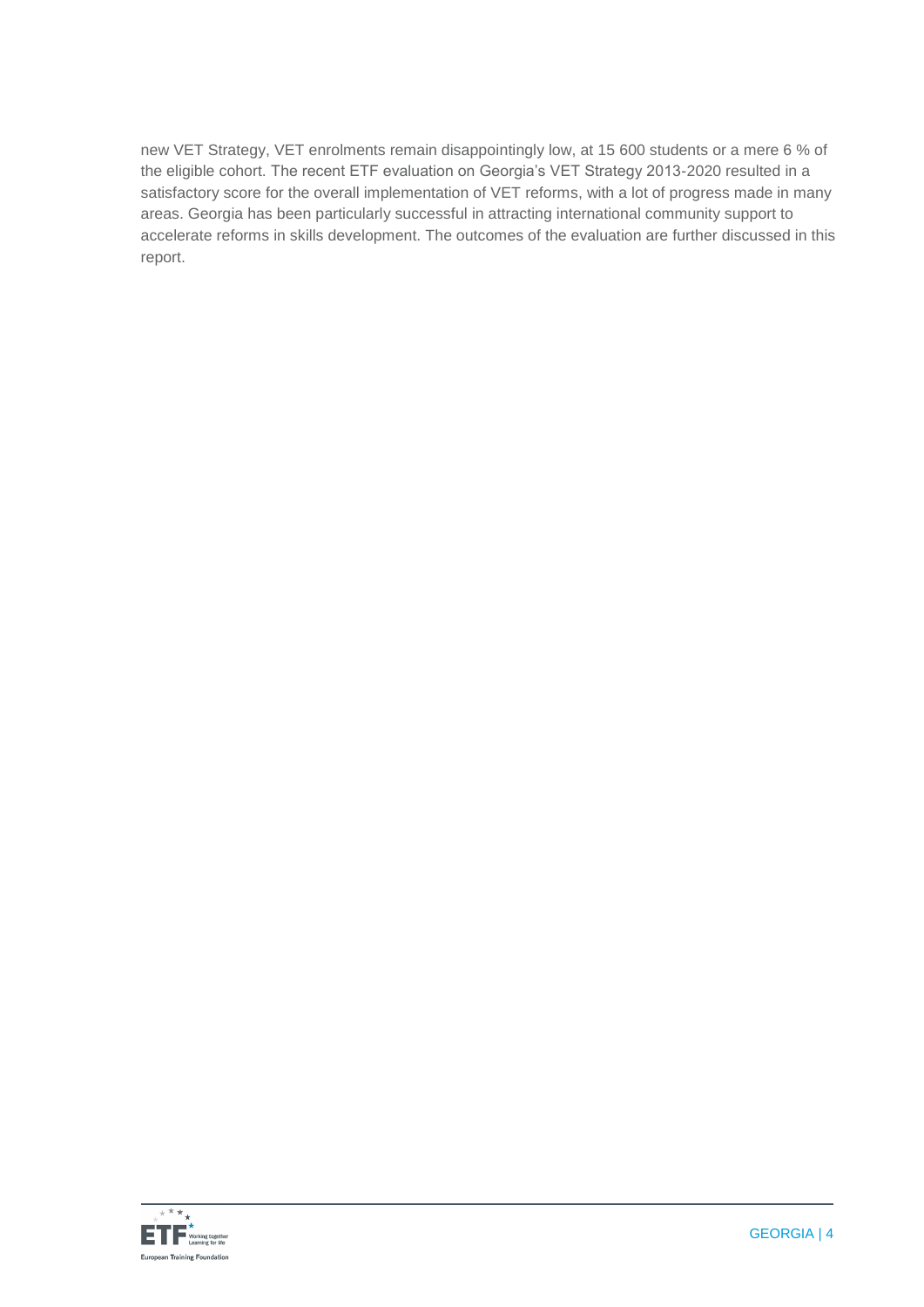## **1. KEY DEMOGRAPHIC AND ECONOMIC CHARACTERISTICS**

Georgia has a population of 3.71 million people (2020), a figure that has decreased by more than 1 million over the past decade1. Some 57 % of the population live in urban areas, with 1.1 million in the capital, Tbilisi. The share of young people among the general population has been decreasing, indicating that the Georgian population is gradually ageing. The relative size of the youth population (15–24 age group) decreased from 20.8 % in 2013 to 17.5 % in 2020. There are two primary factors explaining the decrease: low natural growth rates and emigration.

According to UN DESA estimates, in 2020 the number of Georgian emigrants abroad was 861 077 individuals, which is around 22 % of the total population2. Most Georgian emigrants were located in Russia, followed by Greece, Ukraine, Azerbaijan, the United States and Armenia. The gender composition of emigrants is balanced, with 50.2 % being women. Recent data show that migratory flows from Georgia to Russia have decreased significantly, especially following the 2008 Russia– Georgia August war, with flows being diverting towards the EU, Israel and North America, which offer better pay, security and quality of life than Russia (SCMI, 2019). Relatively new EU Member States also attract Georgian emigrants, especially Poland with its simplified circular migratory schemes.

Remittances continue to play an essential role in the lives of migrants' families left behind in Georgia. The share of remittances in Georgia's GDP is quite high, reaching almost 13 % in 20193. Studies suggest that despite their relatively high volume, remittances have a small impact on the country's economic development, but they nonetheless serve as a powerful tool for alleviating poverty and increasing the quality of life of migrants' families.

Georgia is a lower middle-income country with a growing gross domestic product (GDP) per capita, which increased from USD 8 000 in 2012 to USD 11 400 in 2018. Over the past five years, Georgia's GDP growth has fluctuated considerably, showing a decrease from 7.2 % in 2011 to only 2.7 % in 2016. However, after catching up in 2017, the Georgian economy continued to perform well until 2019, with GDP growth at 5.1 %. The main contributors to GDP in 2020 were services (58.6 %), followed by industry (21.6 %) and agriculture (7.4 %). Services are also the fastest growing sector, with hospitality and financial services leading the way. In 2020 the share of services dropped slightly to 58.6 %, while agriculture grew to 7.4 %.

The COVID-19 pandemic has had a major impact on Georgia's economy in 2020, with growth contracting from 5.1 % in 2019 to - 6.2 % in 2020. However, the Georgian economy grew faster than expected in 2021, with output expanding by 12.0 % year-on-year during January-August, as pandemic-related restrictions were gradually eased. Economic acceleration, as evidenced by rising mobility, trade volumes, tax collection, credit growth, and tourism revenues, has returned GDP to

<sup>3</sup> European Training Foundation (ETF) Skills and Migration Country Fiche, 2021.



<sup>1</sup> 2014 General Population Census, Main Results, Geostat 2016.

<sup>2</sup> UN DESA, International Migrant Stock 2019, 2020.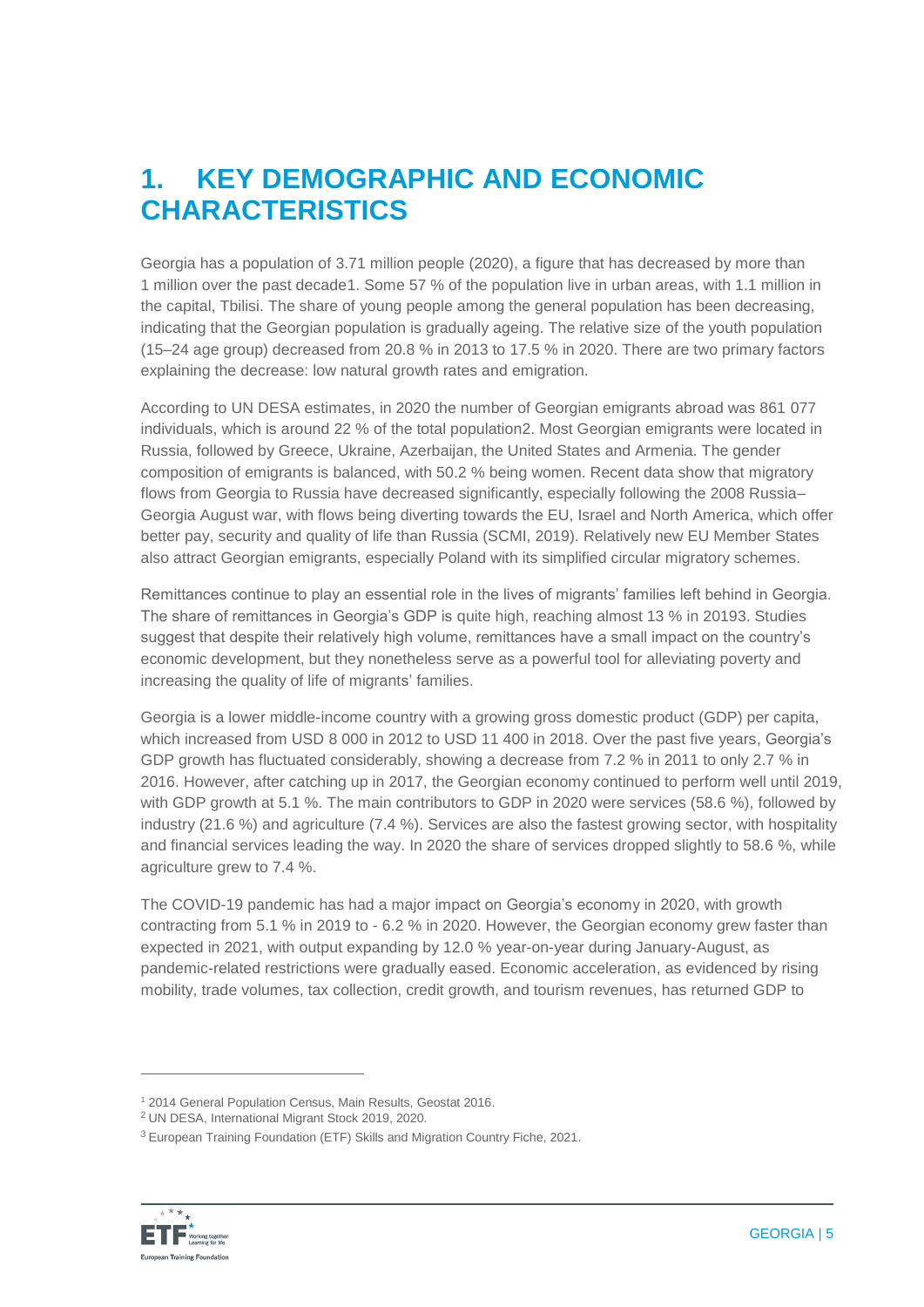pre-COVID levels<sup>4</sup>. However, the labour market has been slow to recover and the overall unemployment rate remains high at 20.2 %.

Repeated waves of new COVID-19 infections have kept threatening Georgia's recovery. In 2021 the number of reported cases per capita was once again among the highest in the world, with recovered cases reaching 15.5 % of the population. Vaccination coverage has risen, reaching around 35 % of the adult population by January 2022.

The World Bank estimated Georgia's GDP growth rate at 8 % for 2021, with an assumption that some COVID-19-related restrictions would remain in effect for the rest of the year. Over the medium term, GDP growth is expected to return to its potential rate of about 5.0-5.5 % as the fiscal stimulus winds down, monetary policy normalises and tourism recovers. At the same time the poverty rate is expected to decline and reach pre-crisis levels by 2022.

The Socioeconomic Development Strategy of Georgia (2014) – Georgia 2020 – set inclusive economic development as the main objective of the government. The notion is based on the increasing number of jobs, innovation and competitiveness in the private sector, as well as human resources development, including a demand-oriented labour force. The Government Programme 2018–2020, 'Freedom, rapid development and welfare', adopted in July 2018, confirms the continuity of the same priorities, namely the importance of economic growth, employment and education policies for the country.

Parliamentary elections were held in Georgia on 31 October and 21 November 2020 to elect the 150 members of Parliament. The ruling Georgian Dream party led by Prime Minister Giorgi Gakharia was re-elected for a third term in office, making it the first party in Georgian history to do so. The parliamentary election was a highly contested political event not only during the election campaign, but also thereafter. Most opposition parties boycotted parliament for a few months, and a return to parliamentary politics was only possible with mediation efforts from the European Union.

The new government, led by Irakli Garibashvili, adopted a new strategy called the Government Programme 2021-2024 – Toward Building a European State5. Its main objective is to overcome the crisis arising from the pandemic, ensure rapid economic recovery and development and provide a stable and safe environment for all citizens.

In recent years, Georgia has constantly improved the business environment for enterprises (including SMEs) by simplifying administrative regulations, reducing the tax burden, fighting corruption, facilitating free trade, promoting privatisation and initiating a policy partnership platform to build a national lifelong entrepreneurial learning concept. The World Bank's 'Doing Business' assessment of 2020 ranked Georgia 7th out of 190 countries. It was the only lower middle-income country that was recognised as a top performer in ease of doing business6.

To seize all the opportunities offered by the Deep and Comprehensive Free Trade Area with the EU, the government of Georgia will have to strengthen the support provided to exporting SMEs, including through targeted financing tools. Expanding the links between foreign direct investment (FDI) and

<sup>6</sup> https://www.doingbusiness.org/en/reports/global-reports/doing-business-2020:



<sup>4</sup> https://www.worldbank.org/en/country/georgia/overview#3

<sup>5</sup> http://gov.ge/files/41\_78149\_280277\_GP.pdf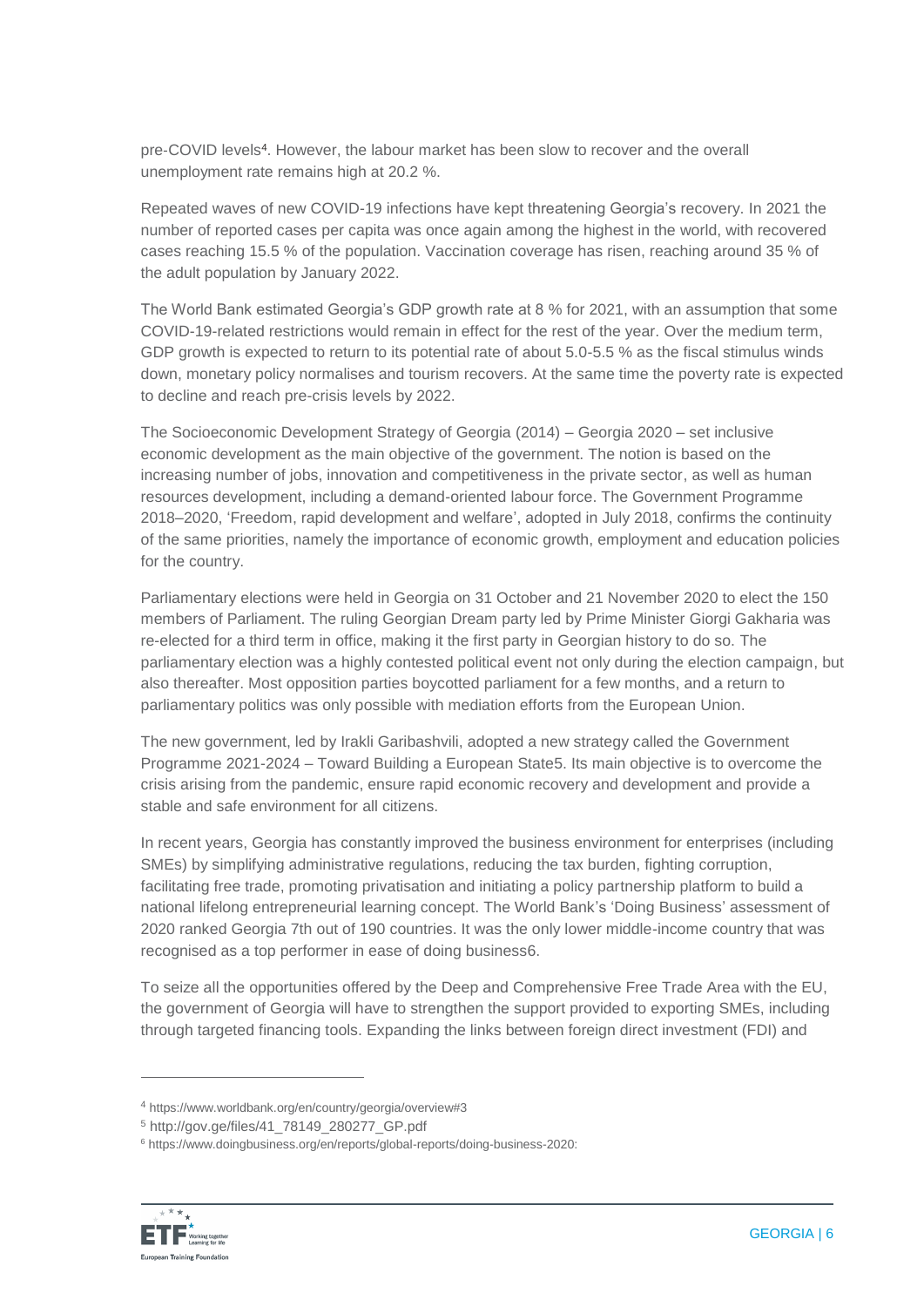domestic businesses, beyond pilot projects, is also of crucial importance for improving FDI inflows and increasing the competitiveness of Georgian SMEs.

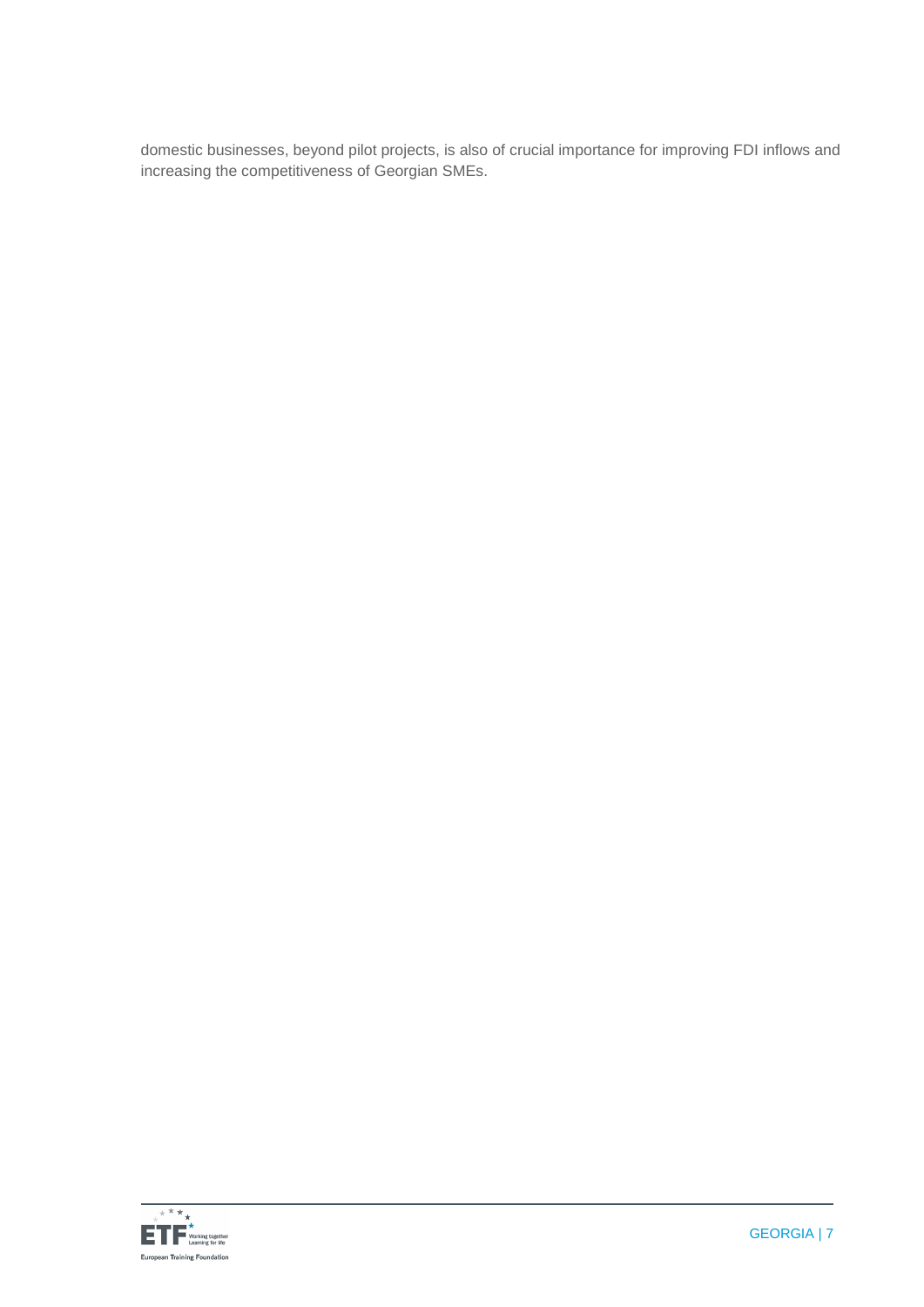# **2. EDUCATION AND TRAINING**

#### 2.1 Trends and challenges

The Georgia 2020 strategy has highlighted the low level of spending on education as a core problem. In 2013, total public expenditure on education was just 2.5 % of GDP. Since 2014, it has steadily increased, reaching 3.52 % of GDP in 2018. In 2021, the education budget increased slightly in relation to 2020. Expenditure7 on VET as a share of the total budget of the MESCS has also increased from 3.0 % in 2018 to 4.3 % in 2021. Although education spending has risen in recent years, it remains significantly below the average levels in the region and remains far from the ambitious target set by the government, which stands at 6 % of GDP by 2022.

Education is mandatory in Georgia for all children aged 6–14 years and illiteracy in the country is minimal. The school system is divided into elementary (six years, ages 6–12), basic (three years, ages 12–15) and secondary (three years, ages 15–18) or, alternatively, two years of VET. Only students with an upper secondary school diploma can access higher education, and they have to pass unified national examinations to enrol in a state-accredited higher education institution.

The country has a high net rate of enrolment in upper secondary education (95 % in 2020), a high gross enrolment rate in tertiary education (66.7 % in 2020)8 and a relatively low rate of early school leavers (8.2 % in 2020). The educational attainment level of the population (age 15+) is high and has been increasing: 39.8 % are high skilled, 55.7 % are medium skilled and only 4.5 % are low skilled (2020 data). In terms of aspirations, high educational attainment has always been a social norm in Georgia.

According to the 2014 population census, 16.2 % of the country's population (602 700 individuals) are from ethnic minorities, with Azeris and Armenians constituting the largest share. According to the education law, minorities are entitled to receive primary and basic education in their own language (Armenian, Azeri or Russian), despite Georgian being the main language of instruction. Around 90 % of students receive general education in Georgian, 5 % in Azeri, 3 % in Armenian and 3 % in Russian9. In VET, individuals from minority groups can take the VET entrance test in their own language and can then enrol in a Georgian language module in order to be able to follow a vocational programme.

VET is provided by both public and private colleges. Private VET provision is quite significant in Georgia compared to many other countries. There are 119 VET providers, of which 87 are VET colleges (20 public and 67 private), 23 are higher education institutions (14 public and 9 private) and 9 are general education schools (all private)10. The student intake of private providers is lower than that of public providers, primarily owing to the lack of access to public funding. However, the situation is changing and the MESCS has revised the funding scheme so that accredited private providers also have access to public funding in priority qualifications. The government aims to expand the network of

<sup>&</sup>lt;sup>10</sup> Education Management Information System/EMIS, 2019.



<sup>7</sup> source: Ministry of Finance.

<sup>8</sup> http://uis.unesco.org/country/GE

<sup>9</sup> European Training Foundation (ETF), *Mapping Youth Transitions to Work in the Eastern Partnership Countries: Georgia Country Report*, 2017; data from Geostat.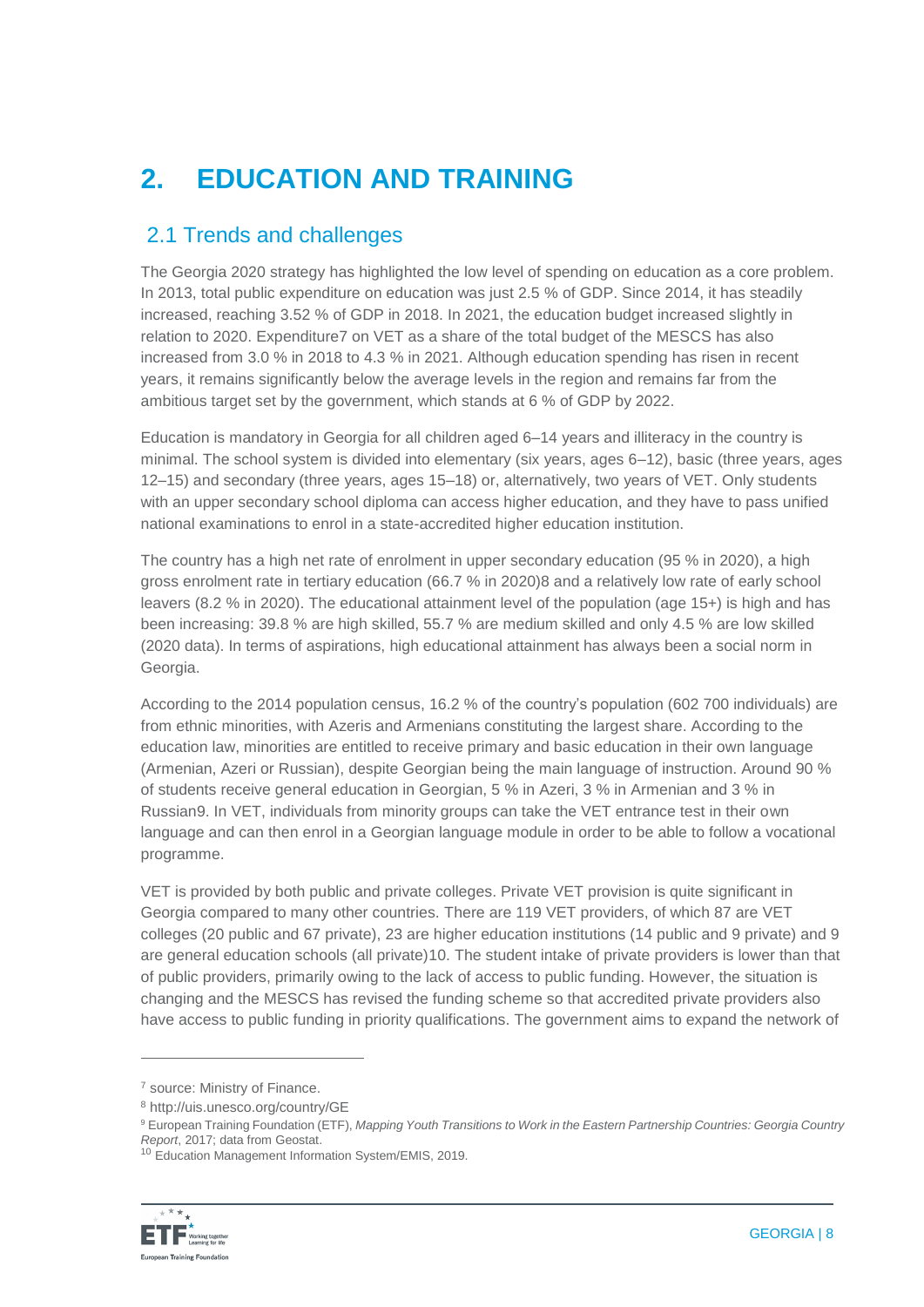public VET institutions, with 10 new VET colleges under construction and 6 being rehabilitated. Development partners such as the ADB and KFW are involved in supporting the construction of new centres of excellence and in the rehabilitation and upgrading of facilities of existing institutions. The new institutions are expected to improve the VET outreach and VET access for rural populations.

The VET system also faces challenges in terms of its relevance to labour market needs and lack of attractiveness. VET continues to be considered as a second choice behind academic pathways that lead to higher education. Enrolment in VET programmes has been decreasing. The share of VET students in upper secondary education fell from 14.6 % in 2013 to 8.0 % in 2018, but increased to 11.2 % in 2019. Increasing enrolment in VET courses to 10 % by 2020 was one of three specific targets of the Georgia 2020 strategy for developing a workforce that meets labour market needs. This was unachievable partly on account of the COVID-19 crisis, which forced the Ministry to cut the biannual enrolment exercises and merge them into one. Therefore, the enrolment of new VET students decreased between 2019 and 2020. In 2019 the Ministry launched a new adult education programme providing short-term upskilling courses in priority occupations. This is part of Georgia's effort to provide impetus for lifelong learning (LLL). The participation rate in LLL remains very low in Georgia and dropped from 1 % in 2018 to 0.8 % in 2019, but recovered slightly to 1.1 % in 2020.

Recent analyses have shown that young people's attitudes towards vocational education have been changing. While they acknowledge that not everyone needs to enrol in higher education, and that VET could be an option, they also state that employers' attitudes create barriers, as the latter tend to undervalue individuals with a vocational education diploma. For this reason, even those who would like to enrol in VET might be discouraged and could seek entry to university instead11. VET programmes have until now been 'dead ends' and do not allow students to continue their studies in higher education. This issue is addressed by the new VET law. In 2019, the Ministry adopted a regulation which aims to integrate the middle level of secondary school learning outcomes into secondary vocational education programmes. New pilot projects in this field have been under way in a number of VET colleges. However, the majority of students enrolling in VET programmes are over 20 years old and have already completed general upper secondary education.

The results of some international student assessments in which Georgia participated confirm the signs of quality problems in basic education. The results of the OECD's PISA tests for three consecutive rounds in 2010, 2015 and 201812 show that a high share of 15-year-olds achieved only the lowest level of proficiency (OECD, 2019). Although Georgia's results have improved between 2010 and 2015, the fact that more than half of Georgian students could achieve only the lowest level of proficiency was worrying. On top of that, the most recent PISA 2018 results have deteriorated, in which the share of the lowest achievers has risen again to 64 % in reading, 61 % in science, and 64 % in mathematics. The country ranked 70th out of 79 countries participating in the PISA 2018 test. Weakness in these key competences will have an effect on young people's lives and will limit their further learning capacity, whether they leave education or continue studying in VET or higher education.

### 2.2 Education and training policy and institutional setting

The new government strategy 2021-2024 builds on the Georgia 2020 strategy which identified 'enhancing skills' as one of the three overarching goals for the country's socioeconomic development,

<sup>12</sup> [https://www.oecd-ilibrary.org/education/pisa-2018-results-volume-i\\_5f07c754-en](https://www.oecd-ilibrary.org/education/pisa-2018-results-volume-i_5f07c754-en)



<sup>11</sup> Friedrich Ebert Foundation (FES), *Generation in Transition: Youth Study Georgia 2016*: [http://www.fes-caucasus.org/news](http://www.fes-caucasus.org/news-list/e/generation-in-transition-youth-study-2016-georgia/)[list/e/generation-in-transition-youth-study-2016-georgia/](http://www.fes-caucasus.org/news-list/e/generation-in-transition-youth-study-2016-georgia/)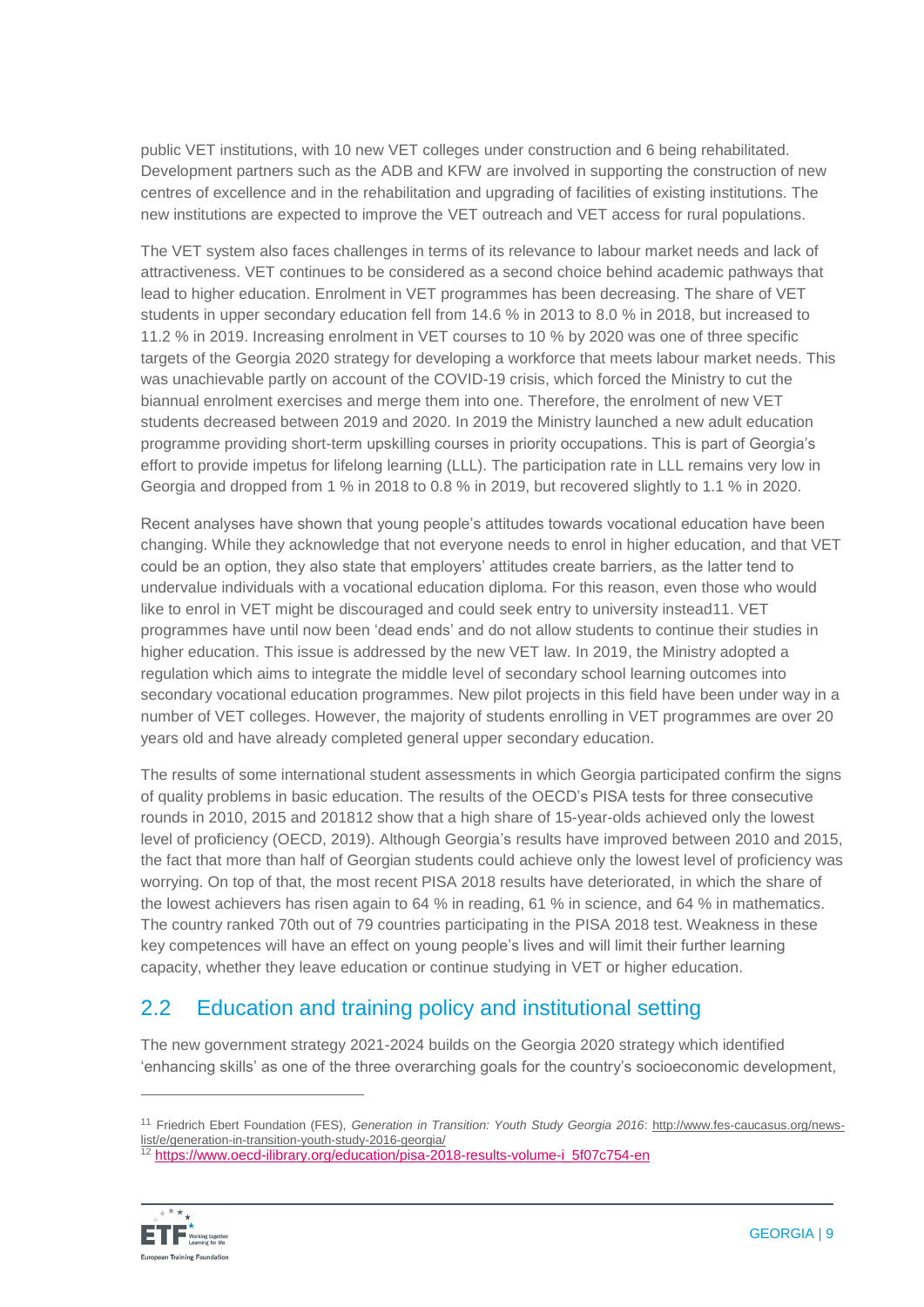and defined the reforms needed at all levels of education (primary, secondary and tertiary). It concludes that implementing the strategy should increase the quality of education and access to it at all levels, resulting in greater competitiveness and employability among the labour force, and better skills matching.

#### 2.2.1 Assessment of Performance

A recently conducted **ETF evaluation of the VET strategy 2013-2020**<sup>13</sup> found that, notwithstanding the efforts of government and other actors, VET remains a second choice or last resort for young Georgians. VET programmes lack standing among Georgian youth, according to a recent Georgian education sector review<sup>14</sup>. After 7 years of implementing the VET Strategy, VET enrolments remain disappointingly low, at 15 600 students or a mere 6 % of the eligible cohort. Only 3 % of upper secondary pupils participate in VET, while the EU's average is 48 %.

According to the ETF evaluation, the VET strategy 2013-2020 was the first long-term strategy adopted in the education sector and helped structure the main directions on what had to be done in VET reform. It was prepared in an inclusive manner and the MoES and all stakeholders involved felt strong ownership in the strategy. Its approach was comprehensive and holistic, with a long-term vision and guidance, involving complementary components to be implemented simultaneously.

The reviewed reports and interviews conducted for the evaluation demonstrate that the VET strategy is highly valued. VET gained more visibility in public policies, public access to VET was improved and more partnerships with the private sector were developed. Many new aspects were introduced in VET delivery, such as modular programmes, new authorisation standards, short-term training programmes and integrated VET programmes in general education.

The evaluation found that goals and outcomes were fully in line with the political, economic and societal context of Georgia and VET was considered necessary for the government's objective of increasing economic growth through a high-quality workforce and reducing poverty through more inclusive access to skills development. Given the fragility of the VET sector in the pre-2013 period, it was justified to set the ambitious goal of establishing a modern VET system by 2020. The availability of support from generous donors (especially from the EU) enabled the adoption of a bold and ambitious strategy for reforming and improving the entire VET system.

However, the design of the strategy had some flaws, with a high number of priorities, outcomes, and targets. Some of the outcomes and targets remained general, with conceptual ideas being ambiguous as regards their implementation. Allocating resources for the implementation was not always balanced, with many resources being dedicated to some outcomes, while others had very few. Most indicators were input- and process-oriented, and sometimes vague or incomplete and would have required greater precision and means of verification. However, the most important flaw of the strategy was the lack of baselines and target outcomes in quantitative terms.

The ETF evaluation concluded that the implementation of the VET strategy was considered mostly satisfactory, as most planned outcomes were completed. However, its effectiveness and impact on the ground were relatively low since the ambitious strategy resulted only in a partial achievement of

<sup>14</sup> https://api.galtandtaggart.com/sites/default/files/2021-05/25610.pdf



<sup>&</sup>lt;sup>13</sup> European Training Foundation (ETF) Evaluation of Georgia's VET Strategy 2013-2020, (upcoming report) ETF, 2021.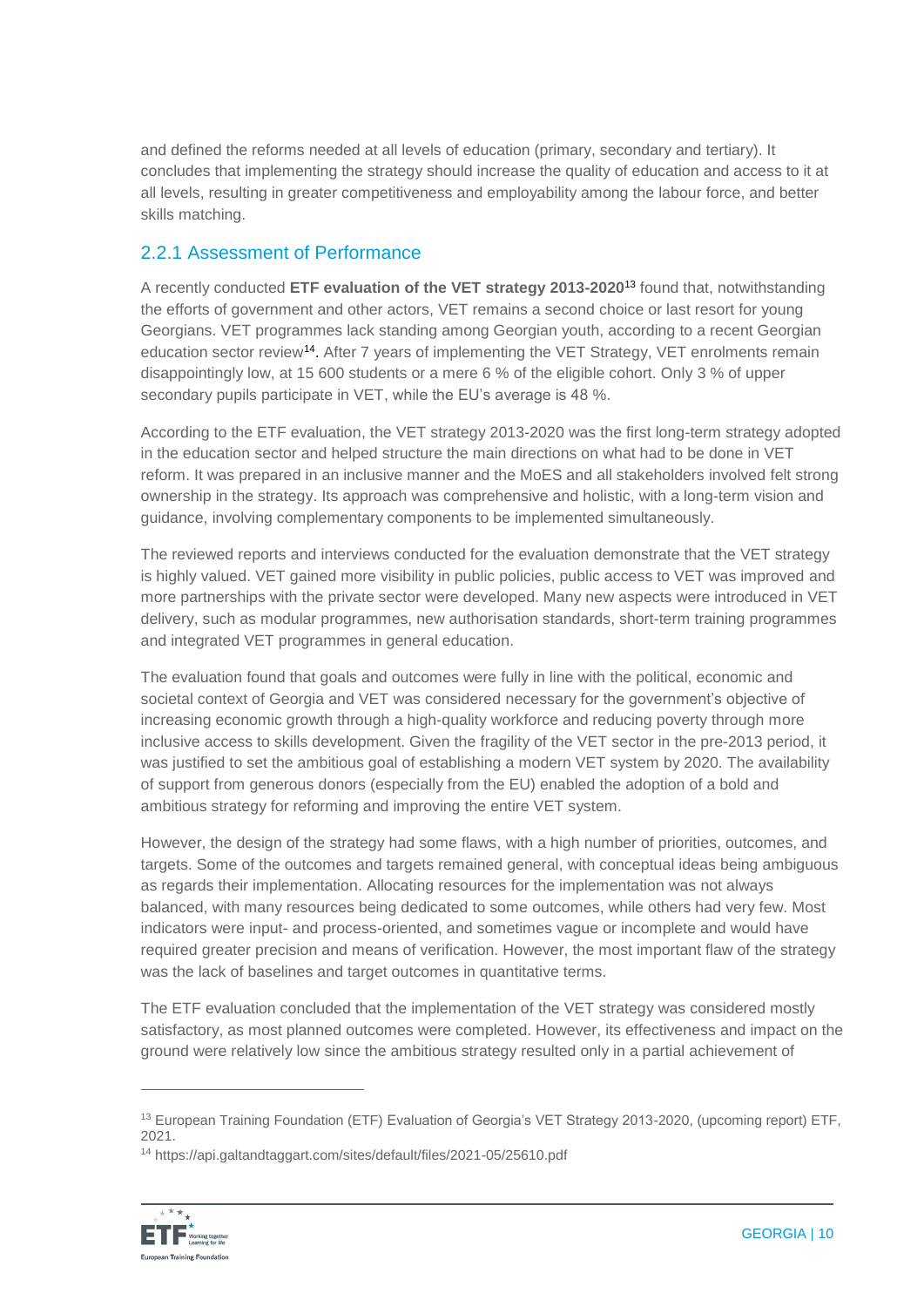outcomes in most cases. Compared to the low starting point, the evaluation observed achievements in all areas of implementation, but the degree of accomplishment for the different outcomes varied.

Social partners in Georgia have been very weak and fragmented, which impacted further improvements in the system. Considering the lack of prior involvement of the social partners, even the limited developments enabled the launch of a policy dialogue and can be considered a significant success. The evaluation found that the traditional tripartite model of social partnership in VET that was typically implemented in European countries did not work in Georgia, while direct links with the private sector as well as sectoral partnerships were more efficient.

Significant achievements were made in enlarging the network of VET providers and in improving the infrastructure of VET institutions and access to VET. However, problems of internal efficiency at institutional level remain since many of the VET colleges did not take the opportunity to provide higher quality or more diversified VET programmes.

The introduction of modular programmes and involvement of business in the development of VET qualifications and occupational standards were a significant achievement, but it was too early to assess whether they improved the overall quality of VET provision. The l*abour market* r*elevance* of VET also remains challenging due to Georgia's traditional (unstructured) labour market and economy and the fact that the responsibility to articulate the labour market demand lies with other Ministries (MoESD and MoLHSA), while the VET planning done by the MoES is not fully data driven.

Considerable efforts were invested in drafting regulations on the *status of VET teachers*, their preservice education, career path and professional development, but those regulations were either not implemented or not enforced. Despite numerous teacher training programmes and internships, most of them were fragmented and no robust evaluation was made on their effectiveness.

The whole *quality assurance system* (QA, NQF, RPL) was improved as a regulatory framework, but it still needs to be fully operationalised to produce actual results for learners, employers and VET providers.

As regards *employability,* many stakeholder interviews confirmed successful results on this outcome, such as launching initiatives on tracer studies, career guidance in VET schools and the introduction of entrepreneurship modules. As a result, there are signs that the employability of VET graduates has improved, although employability has been affected by many other external factors, such as the overall economic situation and the Covid pandemic.

Positive trends on *VET image* are visible as its attractiveness has slightly improved, as demonstrated by the higher number of applications received, despite the decline observed since 2017. More adults and university graduates are attracted to VET as a complementary option, but fewer young people (15–19 years old) enrol in VET. Programmes integrated with general education are a substantial achievement, but due to their recent introduction, VET pathways are still not working well in practice. The ETF evaluation recommended that the VET system should be diversified for higher skill levels (i.e. level 5) to increase the prestige of VET.

The sustainability of VET reform outcomes are weakened by several factors, such as limited human resources/capacity within MoES, high staff turnover which hampered institutional memory and policy stability, frequently changing ministers and policy priorities, as well as weak ownership of other partner institutions. A heavy involvement of donors and international partners in the strategy implementation has created dependence on resources and external assistance and left MoES officials to manage and

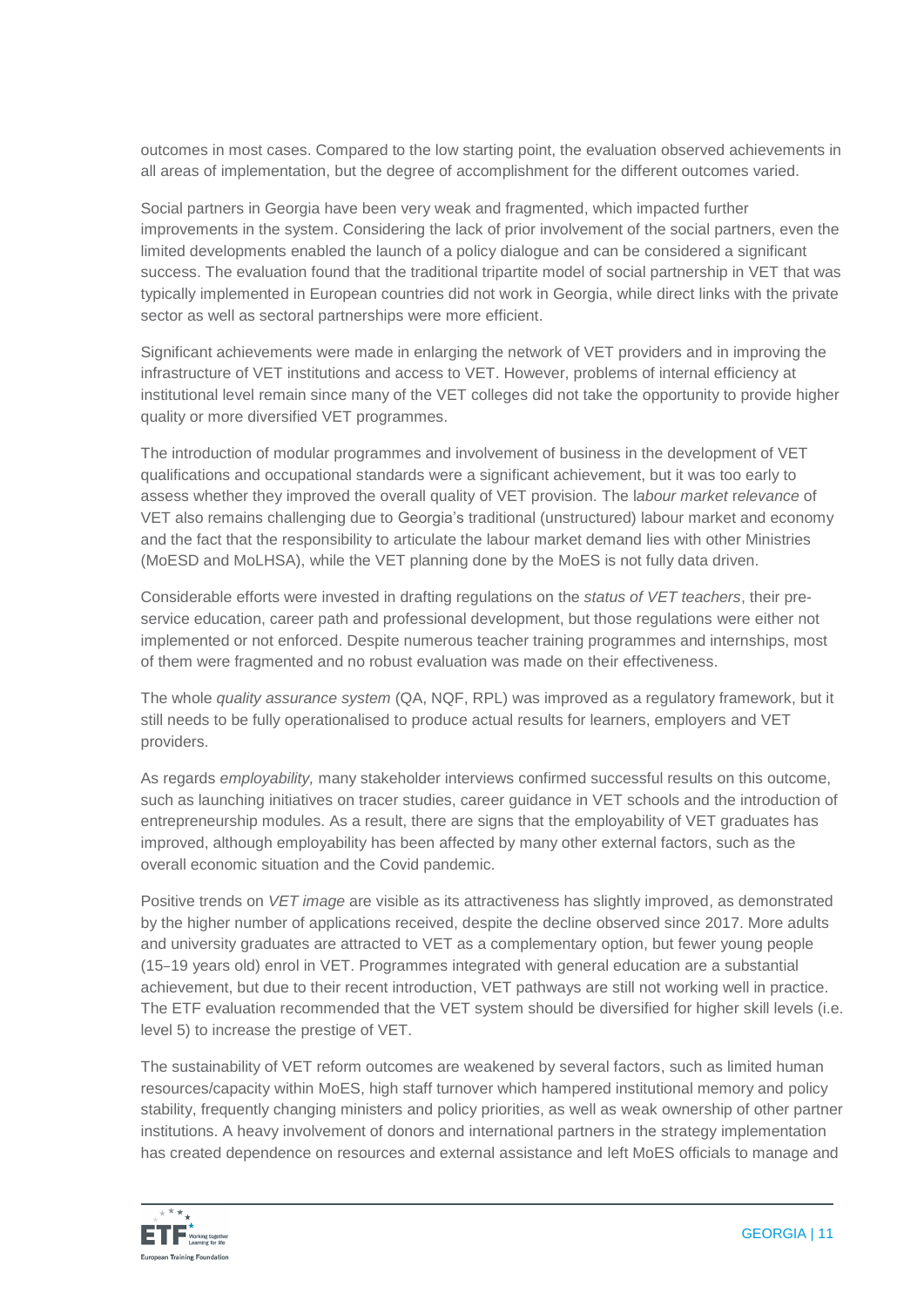coordinate activities without the necessary capability and possibility to learn and strengthen national policy-making capacity and expertise.

The evaluation concluded that the MoES has been successful in coordinating all activities of the VET strategy implementation, including donors' projects and interventions. Although the VET strategy was a comprehensive reform package addressing both initial and continuing VET as well as several labour market issues, it was detached from or vaguely linked to general secondary education, higher education and youth policies. Inter-ministerial collaboration seemed to be limited, with formal consultation/coordination meetings, while cooperation was not always effective at local level between VET providers, employment support offices, social services and general secondary education institutions.

According to the evaluation, an area of serious concern in the VET strategy implementation was weak monitoring. The monitoring reports produced by the MoES were more 'activity reports' rather than monitoring reports, neglecting discussions on the targets and performance indicated in the action plans. Consequently, reporting resulted in a weak analysis and reflection on what has not been implemented and why, and no corrective actions were suggested. This might also be linked to the indicators which were mostly set at input and process level and did not inform on how the achievement of these inputs could contribute to the overall results and objectives of the VET strategy.

Georgia has been particularly successful in recent years in attracting generous international assistance and donor funding to support its education reform strategy. The share of international assistance in financial terms is equal to government expenditure in VET in 2013-2020.

The strategic pathways of VET development, driven by the evaluated VET strategy, are further incorporated into the Unified Education and Science Strategy for 2017‑2021, which has been the main guiding document for the entire education sector15.

In 2021, the Ministry of Education and Science (MoES) developed a new long-term strategy covering the period 2022-2032 for the entire education and training system, including research and innovation to ensure sustained development and progress. The new strategy will replace the Unified Strategy of Education and Science (2017-2021) which brought together into a single strategy all pathways of education and science: early/pre-school upbringing and primary and secondary education, vocational and higher education, adult education, science and research.

The new strategy spans lifelong and life-wide learning and aims to launch a new wave of reforms to address the identified challenges and opportunities through a long-term, joint effort by the government and key stakeholders, including academic and civil society, the private sector, international donors and independent experts as well as the wider public. The new strategy builds on the achievements of the previous reforms and addresses the challenges and opportunities arising within the sector and the operational environment in Georgia and globally. Development of the strategy is supported by the EU Public Administration Reform (PAR) Programme and follows the requirements of the government guidelines for strategy development. The unified strategy encompasses the strategies for each sub-sector of education, including the strategy for VET, the development of which is supported by the EU Skills4Jobs Technical Assistance project. The draft strategy has been presented for public consultation prior to entering the formal approval process.

<sup>15</sup> http://mes.gov.ge/content.php?id=7756&lang=eng

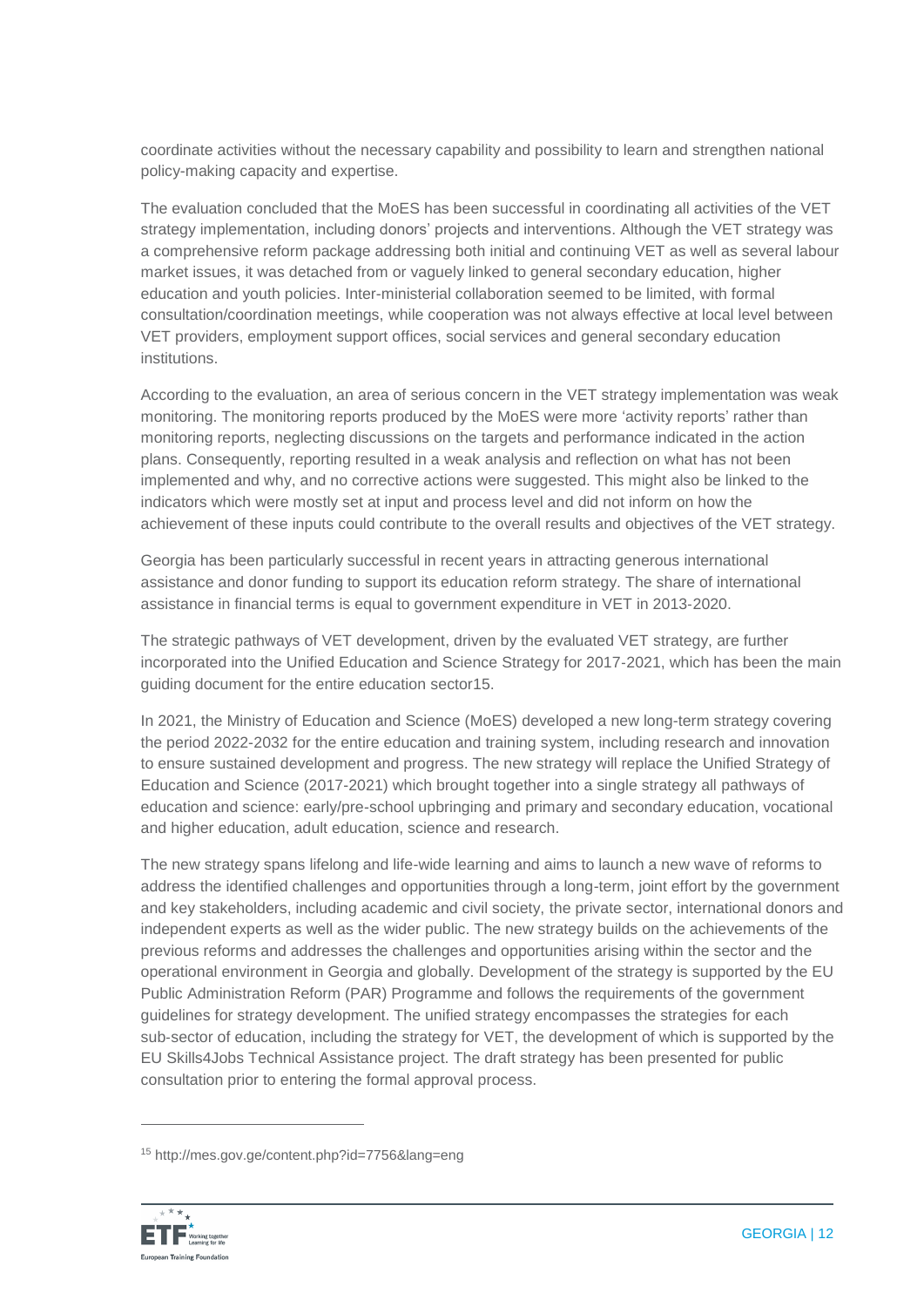#### 2.2.2 Institutions and Legislation

In September 2018, the Georgian parliament adopted the new framework VET law, which was an important milestone for skills and VET development within a lifelong learning perspective. Further development of secondary legislation that will facilitate the implementation of the law is taking place with the support of international development partners.

The Law on Education Quality Development (2010) established a quality assurance framework for all VET providers. The framework provides two instruments for assuring quality in the VET system: authorisation (licensing of educational institutions) and accreditation (quality assurance at programme level). In 2019, new legal acts regulating the NQF were adopted. The implementation of the revised NQF legislation required effective planning and coordination with the quality assurance reforms, as well as improved capacity at the NCEQE to ensure that the NQF stimulates transparency of qualifications, improved permeability within a lifelong learning perspective and the necessary interaction between qualifications and the world of work (demand for skills and qualifications). These tasks have been supported by the EU twinning project with the NCEQE, which was completed in 2021.

The Ministry of Education, Science, Culture and Sports of Georgia was divided in March 2020 into two government agencies: the Ministry of Education and Science and the Ministry of Culture, Sports and Youth.

The MoES is the main policymaking body for education. The Education Management Information System (EMIS), which is a legal entity under the MESCS, is responsible for collecting data and evidence on the entire education system. The NCEQE is responsible for quality assurance at all levels of education. It authorises educational institutions by issuing them with a licence, and accredits educational programmes, including VET qualifications. It coordinates the work of sectoral organisations to develop occupational standards under the NCEQE. The National Assessment and Examination Centre (NAEC), which is subordinate to the MES, aims to improve the quality of education through valid, fair and reliable assessment and research. The NAEC provides a wide range of tests and other instruments to assess achievements and competences, from school exams to certification tests for public servants. It also conducts the PISA survey in Georgia. The National Centre for Teachers' Professional Development provides in-service training for secondary general and VET teachers and trainers. The Educational and Scientific Infrastructure Development Agency deals with school construction and facilities.

The **Vocational Skills Agency** was jointly established in 2021 by the Ministry of Education and Science of Georgia and the Chamber of Commerce and Industry and will facilitate the introduction of new vocational programmes for the labour market, support innovative training initiatives as well as promote employability. The establishment of the agency is an outcome of Georgia's priority to boost public-private partnerships (PPP). The rationale of the new Agency is to address the following challenges in Georgia: to reduce centralised governance where most decisions are taken by national government structures without consulting local government and private-sector stakeholders; to address limited capacity within the government to engage private-sector partners and coordinate a joint effort to develop and rebrand the VET sector; to overcome the immature and fragmented nature of Georgia's industry and agriculture as well as weak and unsustainable memberships in sectoral business associations; to build trust and confidence in cooperation between Georgian businesses, the government and education providers. The Agency will be an operational arm of the Ministry where various functions of VET and skills development will be transferred from both the Ministry and the

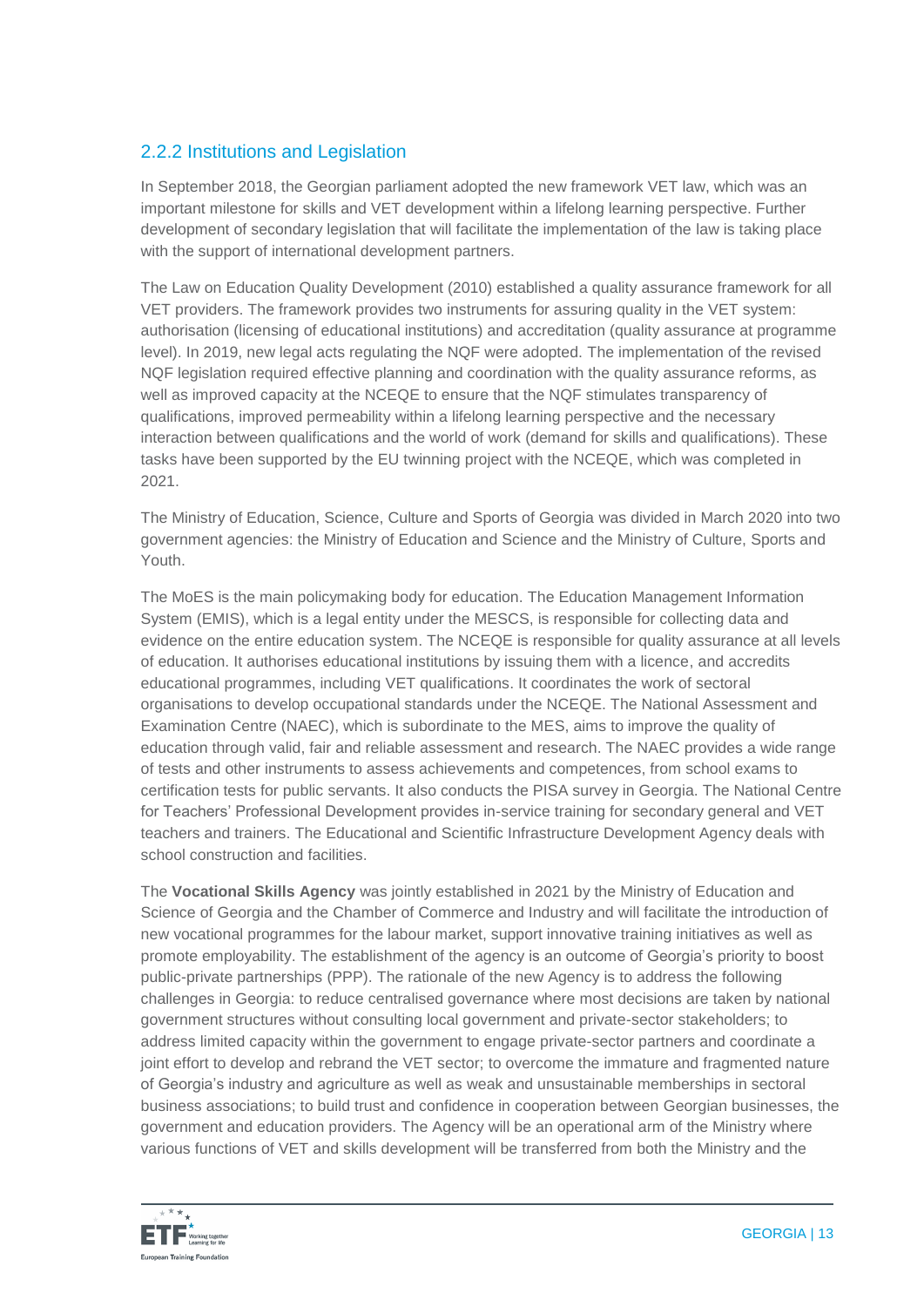NCEQE. The main objectives of the Agency are to develop vocational qualifications as per the needs of employers, to enhance work-based learning, to develop the institutional capacity of organisations involved in VET, to widen the network of VET institutions and accessibility to VET and to increase the attractiveness of VET. The Agency will have a multi-stakeholder board, including e.g. representatives of the private sector, business associations and government agencies.

The National VET Council was the main tripartite consultative body on VET policy. Its membership is equally divided between government and social partners, including civil society. The government suspended the operations of the council in summer 2019 owing to the lack of interest and commitment from non-governmental members. The new board of the Vocational Skills Agency is expected to form a platform to revive the social dialogue in skills development and replace the National VET Council over time.

Social partners are also involved in the validation of occupational and educational standards through sector committees. Some 27 sector committees have been created to develop occupational standards under the NCEQE. However, they suffer from an under-representation of enterprises and professional associations, and a predominance of educational institutions and experts among their members. At the sectoral level, Georgia needs to continue its efforts to make the VET system more demand-led and responsive to the needs of industry. Developments so far have focused mainly on correcting the mismatch between the skill needs expressed by industry professionals and the skills provided by existing VET programmes. The Vocational Skills Agency will take over these functions and will coordinate the work of sector skills organisations.

Employers also participate in VET college management through supervisory boards. At the local level there is an expectation that industry representatives should be more involved in VET provision by providing work-based learning (WBL) and dual-type apprenticeships, organised in partnership between enterprises and VET providers. In recent years, WBL and dual education have attracted a great deal of attention. Regardless of the form that the sectoral bodies take, they will have a potentially important intermediary role to play in the implementation of WBL arrangements. In 2019, the Authorisation Board of Vocational Education Institutions was formed under a public-private partnership. The new Youth Agency created in September 2019 aims to create a full eco-system where young people can get support through the services of different organisations and public institutions. The stakeholders of this eco-system includes all the relevant ministries for youth, as well as youth centres in municipalities, youth organisations, and youth NGOs and workers. The Agency's role is policy-making rather than service delivery and it finances NGOs and youth workers to provide youth services. The Agency has drafted a new Youth Strategy and it works on the promotion of nonformal education (with a particular focus on key competences based on 8 EU competences) and hobby education. The Agency has also developed a certified training programme for youth workers and created an online platform for young people to register and receive different types of information/services. The Agency is one of the beneficiaries of the ongoing EU Skills4Jobs programme.

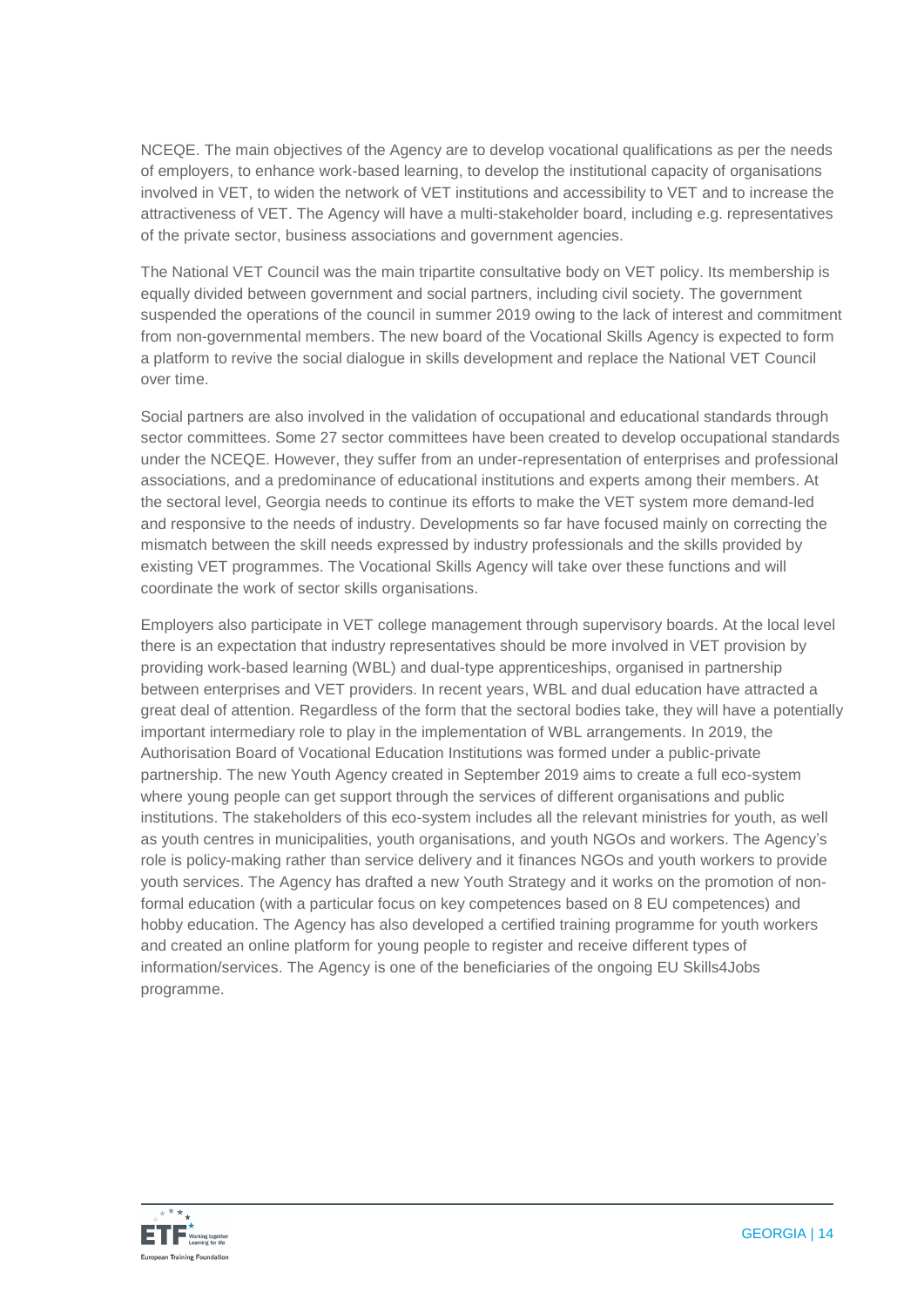# **3. LABOUR MARKET AND EMPLOYMENT**

#### 3.1 Trends and challenges<sup>[\[1\]](https://euc-word-edit.officeapps.live.com/we/wordeditorframe.aspx?ui=en%2DGB&rs=en%2DUS&wopisrc=https%3A%2F%2Feuropeantrainingfoundation.sharepoint.com%2Fsites%2FImage%2Fgeorgia%2F_vti_bin%2Fwopi.ashx%2Ffiles%2F0081a11ed7c54055b3f99b7971c11cc7&wdenableroaming=1&mscc=1&hid=32F518A0-8012-3000-A962-B40A007CC6AD&wdorigin=Other&jsapi=1&jsapiver=v1&newsession=1&corrid=1183694b-973d-6afc-d21d-f138b6665f49&usid=1183694b-973d-6afc-d21d-f138b6665f49&sftc=1&mtf=1&sfp=1&instantedit=1&wopicomplete=1&wdredirectionreason=Unified_SingleFlush&preseededsessionkey=b4d0c2d0-be36-7234-9f22-8723c7ef6f4a&preseededwacsessionid=1183694b-973d-6afc-d21d-f138b6665f49&rct=Medium&ctp=LeastProtected#_ftn1)</sup>

A long-term analysis of labour market indicators shows gradual improvement over the last decade, with increasing activity and employment rates and a decreasing unemployment rate. Despite the sustained economic growth in the past decade, the three structural problems of the Georgian labour market have remained: 1) limited job creation (for highly skilled workers); 2) high share of self-employment in subsistence agriculture; and 3) a high level of urban unemployment, especially among young people. Roughly speaking, half of the total employment is in services, 40 % in agriculture and 10 % in manufacturing. The employment share of services has been increasing in the last decade at the expense of shrinking agricultural employment<sup>[\[2\]](https://euc-word-edit.officeapps.live.com/we/wordeditorframe.aspx?ui=en%2DGB&rs=en%2DUS&wopisrc=https%3A%2F%2Feuropeantrainingfoundation.sharepoint.com%2Fsites%2FImage%2Fgeorgia%2F_vti_bin%2Fwopi.ashx%2Ffiles%2F0081a11ed7c54055b3f99b7971c11cc7&wdenableroaming=1&mscc=1&hid=32F518A0-8012-3000-A962-B40A007CC6AD&wdorigin=Other&jsapi=1&jsapiver=v1&newsession=1&corrid=1183694b-973d-6afc-d21d-f138b6665f49&usid=1183694b-973d-6afc-d21d-f138b6665f49&sftc=1&mtf=1&sfp=1&instantedit=1&wopicomplete=1&wdredirectionreason=Unified_SingleFlush&preseededsessionkey=b4d0c2d0-be36-7234-9f22-8723c7ef6f4a&preseededwacsessionid=1183694b-973d-6afc-d21d-f138b6665f49&rct=Medium&ctp=LeastProtected#_ftn2)</sup>.

Informality, together with its implications (low levels of productivity, low wages, poor working conditions and poor access to social protection), is also a challenge as it accounts for a large share of the Georgian labour market. The COVID-19 pandemic has hit the Georgian labour market hard and the unemployment rate has nearly doubled. The pandemic had the biggest impact particularly on the low and medium level workforce. The activity rate (aged 15+) dropped from 62.9 % in 2019 to 50.5 % in 2020. The gender gap widened further to nearly 20 percentage points between the activity rates for men (62 %) and women (40.4 %) in 2020. The gender difference in employment rates was also significant, with a 15.6 percentage point gap between the employment rates for men (49.5 %) and women (33.9 %) in 2020. The lower female participation rate is partly explained by a lack of childcare opportunities, significant wage disparities between men and women (about 35 %), and a lack of flexible employment opportunities.

The overall unemployment rate (aged 15+) has been declining, falling from 16.9 % in 2013 to 11.6 % in 2019, but the pandemic pushed the unemployment rate up to 18.5 % in 2020. The unemployment rate is higher among men (20.2 %) than among women (16.2 %). There are also significant geographical disparities. In 2017, the unemployment rate in rural areas of Georgia was 5.1 %, compared with 22.8 % in urban areas<sup>[\[3\]](https://euc-word-edit.officeapps.live.com/we/wordeditorframe.aspx?ui=en%2DGB&rs=en%2DUS&wopisrc=https%3A%2F%2Feuropeantrainingfoundation.sharepoint.com%2Fsites%2FImage%2Fgeorgia%2F_vti_bin%2Fwopi.ashx%2Ffiles%2F0081a11ed7c54055b3f99b7971c11cc7&wdenableroaming=1&mscc=1&hid=32F518A0-8012-3000-A962-B40A007CC6AD&wdorigin=Other&jsapi=1&jsapiver=v1&newsession=1&corrid=1183694b-973d-6afc-d21d-f138b6665f49&usid=1183694b-973d-6afc-d21d-f138b6665f49&sftc=1&mtf=1&sfp=1&instantedit=1&wopicomplete=1&wdredirectionreason=Unified_SingleFlush&preseededsessionkey=b4d0c2d0-be36-7234-9f22-8723c7ef6f4a&preseededwacsessionid=1183694b-973d-6afc-d21d-f138b6665f49&rct=Medium&ctp=LeastProtected#_ftn3)</sup>. Although people with higher education have been slightly more affected by unemployment than individuals with lower skills (11.29 % against 10.91 % in 2019), there has been an overall improvement in recent years, as the unemployment rate for people with higher education has declined from 20.6 % in 2013 to 14.8 %. However, the pandemic impacted most the unemployment of individuals with lower skills increasing the rate from 10.9% in 2019 to 26.5 % in 2020.

Young people face particular challenges in the labour market. The youth unemployment rate remains high and increased further from 30.4 % in 2019 to 39.4 % in 2020. Youth unemployment by educational level shows that young people with low levels of education suffered the most from the impact of the pandemic and their unemployment rate increased from 10.9 % in 2019 to 26.9 % in 2020. The difference between those with medium and high levels of education was not significant until 2019, but in 2020 the unemployment rate of the group with medium level education nearly doubled to 20.8 % in 2020, while the unemployment rate of the higher educated workforce increased by only 3.5 percentage points to 14.8 %. The proportion of young people not in employment, education or training (NEETs) remains high and actually increased from 26.0 % in 2019 to 28.9 % in 2020. Young women were more prone to becoming NEETs, with a rate of 29.1 % compared with 23.3 % for young men in 2019, whereas this gender difference has equalised during the pandemic, with a rate of 28.3 % for

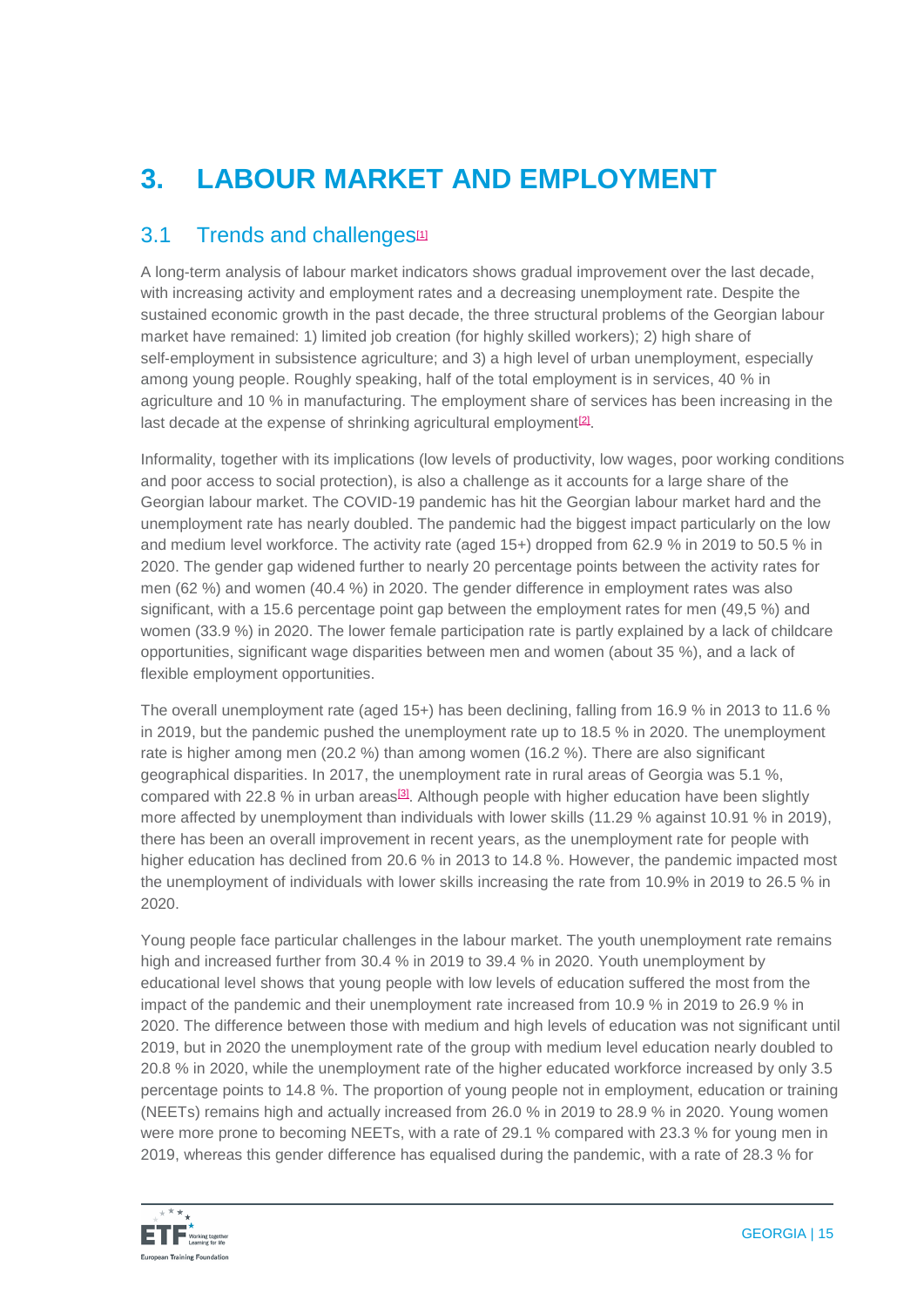women and 28.7 % for men. Young people with lower levels of education are less likely to become NEETs, unlike young people with an intermediate education (especially VET graduates) and university graduates, who face the highest risk of becoming NEETs<sup>[\[4\]](https://euc-word-edit.officeapps.live.com/we/wordeditorframe.aspx?ui=en%2DGB&rs=en%2DUS&wopisrc=https%3A%2F%2Feuropeantrainingfoundation.sharepoint.com%2Fsites%2FImage%2Fgeorgia%2F_vti_bin%2Fwopi.ashx%2Ffiles%2F0081a11ed7c54055b3f99b7971c11cc7&wdenableroaming=1&mscc=1&hid=32F518A0-8012-3000-A962-B40A007CC6AD&wdorigin=Other&jsapi=1&jsapiver=v1&newsession=1&corrid=1183694b-973d-6afc-d21d-f138b6665f49&usid=1183694b-973d-6afc-d21d-f138b6665f49&sftc=1&mtf=1&sfp=1&instantedit=1&wopicomplete=1&wdredirectionreason=Unified_SingleFlush&preseededsessionkey=b4d0c2d0-be36-7234-9f22-8723c7ef6f4a&preseededwacsessionid=1183694b-973d-6afc-d21d-f138b6665f49&rct=Medium&ctp=LeastProtected#_ftn4)</sup>.

The majority of jobs in Georgia are in traditional, low-productivity sectors, while only a minority are in modern, high-productivity sectors. The share of employment in sectors with higher productivity and wages (for example, industry and services) has been steadily increasing over the past decade, but subsistence agriculture continues to be a large source of employment. In 2020, 19.9 % of employment was in agriculture (markedly down from 38.6 % in 2019), 62 % was in services (up from 45.5 % in 2013) and 17.6 % was in industry. The share of self-employment in the Georgian labour market remains high at 31.9 % of the workforce in 2020 (down from 57.2 % in 2013) and dropped significantly from 49.7 % in 2019. These unprecedented drops in the self-employment rate and in the share of agricultural employment were driven by the pandemic, but these are expected to recover as the economy improves. Self-employed workers are predominantly located in rural areas, typically in agriculture, and are less likely to have access to high-quality training and better employment opportunities. Georgia also has a relatively high share of people classed as 'contributing family workers', who typically do unpaid work associated with the agricultural sector.

Skills mismatch is a growing concern in the Georgian labour market. The ETF cross-country study<sup>[\[5\]](https://euc-word-edit.officeapps.live.com/we/wordeditorframe.aspx?ui=en%2DGB&rs=en%2DUS&wopisrc=https%3A%2F%2Feuropeantrainingfoundation.sharepoint.com%2Fsites%2FImage%2Fgeorgia%2F_vti_bin%2Fwopi.ashx%2Ffiles%2F0081a11ed7c54055b3f99b7971c11cc7&wdenableroaming=1&mscc=1&hid=32F518A0-8012-3000-A962-B40A007CC6AD&wdorigin=Other&jsapi=1&jsapiver=v1&newsession=1&corrid=1183694b-973d-6afc-d21d-f138b6665f49&usid=1183694b-973d-6afc-d21d-f138b6665f49&sftc=1&mtf=1&sfp=1&instantedit=1&wopicomplete=1&wdredirectionreason=Unified_SingleFlush&preseededsessionkey=b4d0c2d0-be36-7234-9f22-8723c7ef6f4a&preseededwacsessionid=1183694b-973d-6afc-d21d-f138b6665f49&rct=Medium&ctp=LeastProtected#_ftn5)</sup> found that there is both over-qualification and under-qualification, as people work in jobs that do not necessarily correspond to their educational levels. The analysis shows that the highest incidence of over-education in Georgia (30.9 % in 2019) is among semi-skilled professions (clerks, service and sales workers, and operators and technicians). This is because a large proportion of those with tertiary education take lower-skilled jobs and work in occupations that do not require a tertiary degree. They are often compelled to accept less skilled jobs because there are not enough jobs that require higher skills. The share of employees with upper-secondary education working in elementary occupations amounted to 22.4 % in 2019.

There is also under-education in semi-skilled professions, probably owing to a limited supply of VET graduates. In 2017, the Ministry of Economy and Sustainable Development (MoESD) commissioned a labour demand survey with a large representative sample of 6 000 companies. The survey results revealed that it is difficult to fill blue-collar vacancies, particularly in food processing and related occupations, and those requiring stationary-plant and related operators. This is a direct reflection of the recruitment problems facing the manufacturing sector. The low qualification level among jobseekers and employees makes it necessary to seek workers from abroad in many cases. The survey also showed that the main challenges that businesses face when filling vacancies is the applicants' lack of qualifications and experience, and their salary demands.

### 3.2 Employment policy and institutional setting

The Georgia 2020 strategy sets out an overall policy framework for employment and the labour market, and recognises the need to improve how the labour market functions. It sets out several activities to develop labour market intelligence, ensure effective communication between employers and jobseekers, develop public and private job-mediation services, create a system for retraining unemployed people and jobseekers, and launch programmes to promote self-employment and entrepreneurial activities. The Four Point Government Programme 2016-2020 focused primarily on the employability of young people. It aims to create better links between skills development and labour market needs, the economic development agenda and sectors that could create employment opportunities.

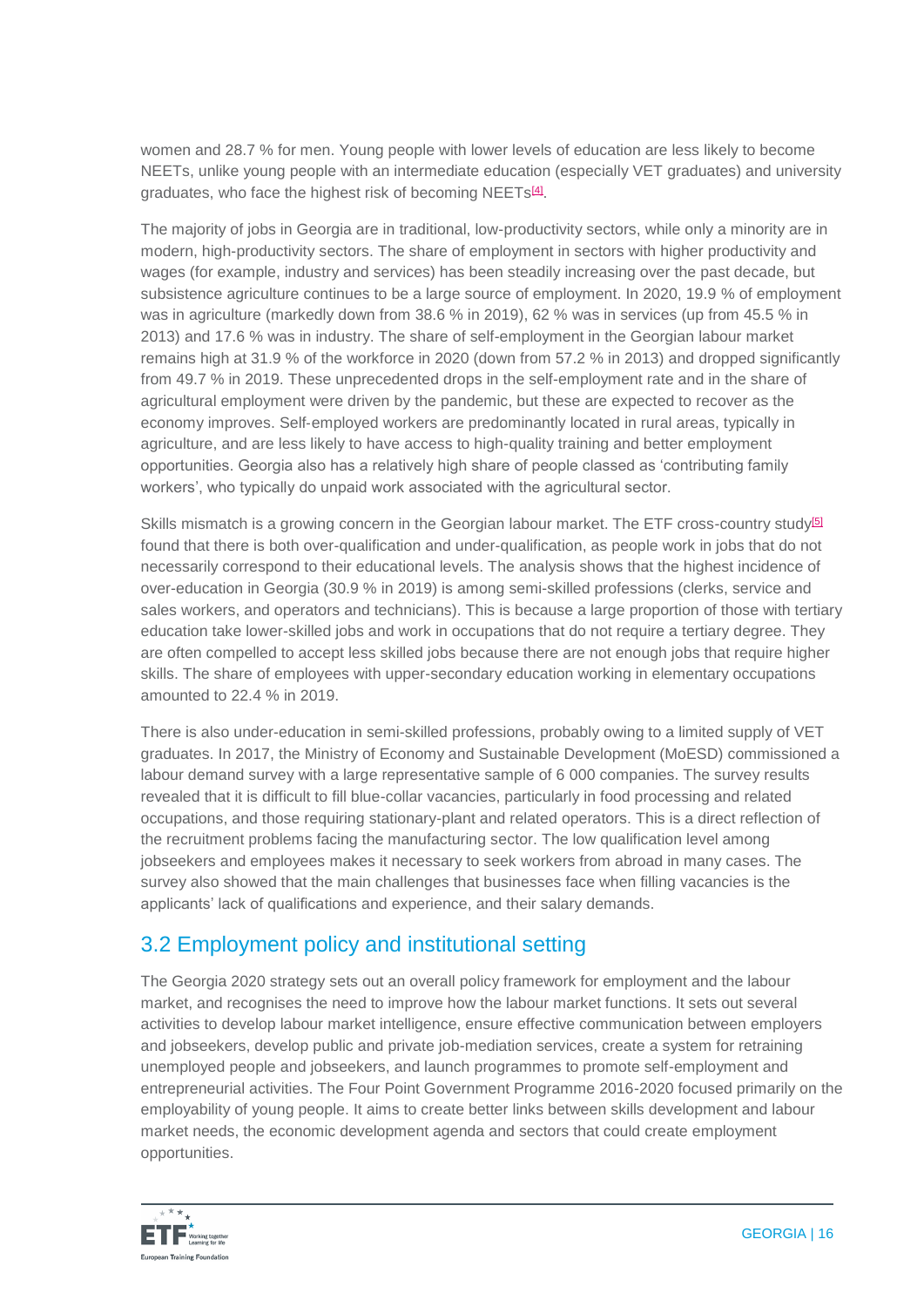The National Labour and Employment Strategy 2019-2023 and its action Plan 2019-2021 were approved at the end of 2019 and were also a condition for the EU microfinance assistance. The Labour Market and Employment Strategy is the key strategic document that outlines the major focus areas for labour market policy in Georgia. The new Law on Employment, which was adopted by parliament in July 2020, outlines the employment policy and underpins the work of the new State Employment Support/Promotion Agency (SESA). The Law was developed with substantial EU expertise provided by TA and twinning projects.

The Law on Employment is expected to contribute to the creation of more accessible and more effective employment services for citizens and to a better matching of skills and jobs in the country. Moreover, the adoption of the Law is key for success of the EU Programme on Skills Development and Matching for Labour Market Needs. The Parliament of Georgia acknowledged that all essential recommendations provided by the EU were reflected in the text of the law. However, the enactment of Article 33 requiring the recipient of social benefits to register as unemployed was postponed for a twoyear period as a compromise.

On 29 September 2020, Georgia's Parliament adopted an important labour law reform package. By offering much greater protection to workers, the adoption of the reforms, which were developed with extensive support of the ILO, constitutes a major step forward in bringing Georgia's labour legislation in line with relevant international labour standards of the ILO and EU Directives and striking a better balance between the rights and interests of workers and employers. SESA was established in December 2019 with the goal of implementing the active labour market policy: provision of quality employment services, including the development of temporary and legal employment (circular labour migration) opportunities abroad. SESA's activities target employers, job seekers and other stakeholders and it operates under the Ministry of Internally Displaced Persons, Labour, Health and Social Affairs (MIDPLHSA). It has become operational as of January 2020 and it has its own annual budget (GEL 4 million), with a total of 102 staff members, of which 51 will be field-based in the regions, while the other 51 will be in Tbilisi, both in the offices and in the headquarters.

The old employment support structure integrated in 69 territorial SSA offices was dissolved and SESA has a new structure with 10 regional centres, each of which is supposed to cover an entire region. There will also be five other territorial units in Tbilisi. They will use the same offices as the SSA, which still supports SESA with registering jobseekers. As the limited number of offices may decrease the outreach of services, particularly in rural areas, accessibility of services for the population can be an issue.

SESA cooperates with municipalities regarding public works, with the Ministry of Economy and Sustainable Development on entrepreneurship programmes and with the Ministry of Agriculture/Regional Development on rural development programmes, among others. SESA aims to be an intermediary between different institutions in order to provide opportunities for jobseekers. The Agency will have a special unit on labour migration, which may send emigrant workers to EU countries which have signed bilateral labour agreements with Georgia.

In 2017, the function of providing labour market information was transferred to the MoESD with the objective of obtaining up-to-date information on labour market trends, career guidance and occupational profiles. The Labour Market Information System (LMIS) Division of the MoESD coordinates labour market demand analysis. In 2017, it produced the first Labour Market Analysis report, which is published on the LMIS website<sup>[\[6\]](https://euc-word-edit.officeapps.live.com/we/wordeditorframe.aspx?ui=en%2DGB&rs=en%2DUS&wopisrc=https%3A%2F%2Feuropeantrainingfoundation.sharepoint.com%2Fsites%2FImage%2Fgeorgia%2F_vti_bin%2Fwopi.ashx%2Ffiles%2F0081a11ed7c54055b3f99b7971c11cc7&wdenableroaming=1&mscc=1&hid=32F518A0-8012-3000-A962-B40A007CC6AD&wdorigin=Other&jsapi=1&jsapiver=v1&newsession=1&corrid=1183694b-973d-6afc-d21d-f138b6665f49&usid=1183694b-973d-6afc-d21d-f138b6665f49&sftc=1&mtf=1&sfp=1&instantedit=1&wopicomplete=1&wdredirectionreason=Unified_SingleFlush&preseededsessionkey=b4d0c2d0-be36-7234-9f22-8723c7ef6f4a&preseededwacsessionid=1183694b-973d-6afc-d21d-f138b6665f49&rct=Medium&ctp=LeastProtected#_ftn6)</sup>. Although the current website is already impressive and includes a number of key elements, LMIS requires further developments and regular updating.

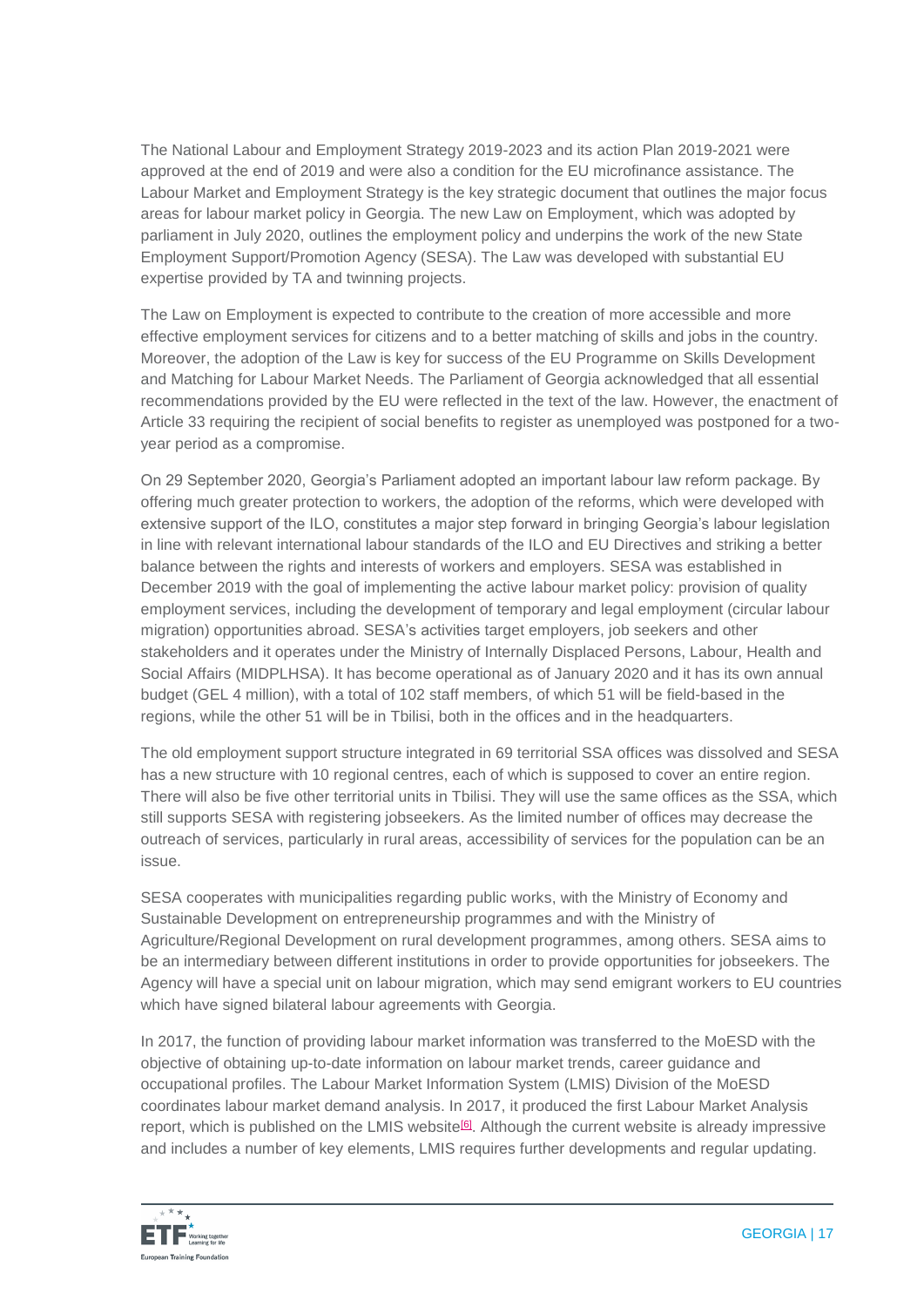The MoESD plans to analyse job vacancies by sectors and occupations through data received from private and public job portals (subject to data sharing). In 2019, the MoESD conducted a skills survey in the construction sector<sup>[\[7\]](https://euc-word-edit.officeapps.live.com/we/wordeditorframe.aspx?ui=en%2DGB&rs=en%2DUS&wopisrc=https%3A%2F%2Feuropeantrainingfoundation.sharepoint.com%2Fsites%2FImage%2Fgeorgia%2F_vti_bin%2Fwopi.ashx%2Ffiles%2F0081a11ed7c54055b3f99b7971c11cc7&wdenableroaming=1&mscc=1&hid=32F518A0-8012-3000-A962-B40A007CC6AD&wdorigin=Other&jsapi=1&jsapiver=v1&newsession=1&corrid=1183694b-973d-6afc-d21d-f138b6665f49&usid=1183694b-973d-6afc-d21d-f138b6665f49&sftc=1&mtf=1&sfp=1&instantedit=1&wopicomplete=1&wdredirectionreason=Unified_SingleFlush&preseededsessionkey=b4d0c2d0-be36-7234-9f22-8723c7ef6f4a&preseededwacsessionid=1183694b-973d-6afc-d21d-f138b6665f49&rct=Medium&ctp=LeastProtected#_ftn7)</sup>. The survey revealed the educational background of the construction sector workforce, which comprised 43 % of workers with a secondary education background, 33.9 % with VET and 23.1 % with a higher education background. It also showed the distribution of construction sector workers within small enterprises (50.5 %), medium-sized enterprises (31.9 %) and large enterprises (17.5 %). According to the survey, the construction sector workforce grew by 10 % in comparison to 2018, whereas 7 % of surveyed companies planned to recruit more staff. As regards investments and cooperation in skills development, only 18 % of companies reported that they had organised training for their staff, and only 3 % had contacts with VET providers. The prime minister's office has tasked the MoESD with producing a national skills forecast, for which the EU TA project is providing methodological support.

The EU–Georgia Association Agreement, including the Deep and Comprehensive Free Trade Area, was signed in 2014. It requires labour and employment legislation to be adapted to European standards, including those on decent work, employment policy, active labour market policies, occupational health and safety, social dialogue, social protection, social inclusion of people with disabilities and those from minority groups, and gender equality and anti-discrimination laws. The signing of the agreement was a turning point in labour law.

Georgia's Organic Law on 'Occupational Safety' (adopted in February 2019, in force as of September 2019) has extended the mandate of labour inspectors for unannounced inspections in all sectors. Georgia's draft Law on 'Labour Inspection' is to be submitted to parliament in 2020. The ultimate goal is to make the Labour Inspectorate an independent body, ready for effective implementation of labour rights, for example with regional offices in Batumi and Kutaisi at least. Consultations with employers and workers' unions on issues related to labour legislation are ongoing.

The Labour Inspectorate's budget was doubled in 2020, and number of inspectors is planned to increase to 100. The Labour Inspections Management System (LIMS) (Internal electronic business management system) is operational. The EU has stressed the need to further promote labour rights, i.e. the Labour Inspectorate should be further strengthened to fully cover labour rights, in line with international labour standards.

A new version of the OSH Law<sup>[\[8\]](https://euc-word-edit.officeapps.live.com/we/wordeditorframe.aspx?ui=en%2DGB&rs=en%2DUS&wopisrc=https%3A%2F%2Feuropeantrainingfoundation.sharepoint.com%2Fsites%2FImage%2Fgeorgia%2F_vti_bin%2Fwopi.ashx%2Ffiles%2F0081a11ed7c54055b3f99b7971c11cc7&wdenableroaming=1&mscc=1&hid=32F518A0-8012-3000-A962-B40A007CC6AD&wdorigin=Other&jsapi=1&jsapiver=v1&newsession=1&corrid=1183694b-973d-6afc-d21d-f138b6665f49&usid=1183694b-973d-6afc-d21d-f138b6665f49&sftc=1&mtf=1&sfp=1&instantedit=1&wopicomplete=1&wdredirectionreason=Unified_SingleFlush&preseededsessionkey=b4d0c2d0-be36-7234-9f22-8723c7ef6f4a&preseededwacsessionid=1183694b-973d-6afc-d21d-f138b6665f49&rct=Medium&ctp=LeastProtected#_ftn8)</sup>, with the aim of better aligning the old law with the EU *acquis*, was adopted in 2019.

The SME Development Strategy 2016–2020 aimed to make it easier for SMEs to access financing, improve entrepreneurial learning, encourage innovative entrepreneurship and promote exports. Enterprise Georgia (EDA) and the Georgian Innovation and Technology Agency provide financial and technical assistance for entrepreneurship, innovation and export promotion, and support the growth of SMEs. EDA ran a pilot initiative in 2016–17 to analyse skills needs and gaps at sector level, and work is under way on improving skills intelligence to inform companies and training providers.

Including social partners in the policymaking process also remains an important issue. The Georgian Trade Union Confederation and Georgian Employers' Association have been closely involved, particularly in drafting the OSH Law, transposing EU directives and amending the Labour Code. In cooperation with the ETF, the EU has also engaged in a policy dialogue with the government to define the policy matrix and performance indicators for the new budget support programme. The financing agreement on the new Skills4Jobs programme was signed in November 2018, formally launching the

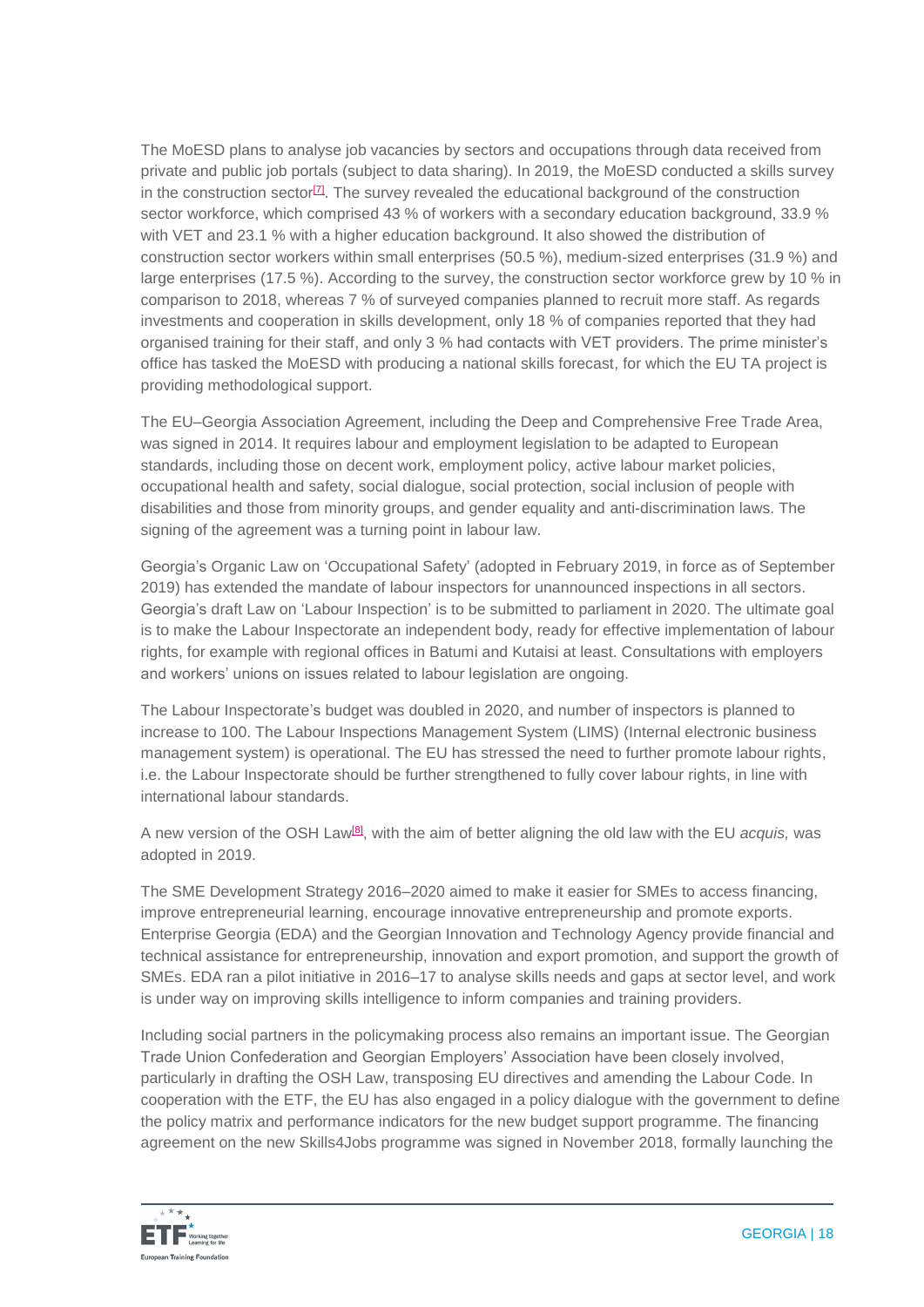programme. The 2019–2022 programme will support reforms in employment, skills development and entrepreneurial learning, targeting young people and vulnerable groups in particular. In 2019, the EU Delegation, through a competitive bidding process, contracted two twinning projects and a technical assistance team. In addition, the programme includes a large grant scheme to support partnerships at sectoral, regional and institutional level. Six grant contracts were concluded by the EU in August 2020 and their implementation is underway.

Other development partners also provide generous support to Georgia to implement education, VET and labour market reforms. In 2018, the German government approved a new dual VET project that will run pilot schemes in different economic sectors. The Swiss Development Agency approved followup funding for the United Nations Development Programme to continue its skills development project in agriculture. In 2019, the World Bank launched a large project financed by the UK Good Governance Fund that focused on continuing VET professional development for teachers and managers, which was completed in 2021. The World Bank also approved the innovation, inclusion and quality project for Georgia, with the objective of expanding access to pre-school education and improving the quality of education and learning environments in secondary general and higher education. The USD 128 million project (which includes a USD 102.7 million loan) will run until 2026. In 2018, the International Labour Organization (ILO) launched a new project financed by the Danish government focusing on inclusive labour markets for job creation in Georgia. It aims to improve Georgia's capacity to enforce and respect labour laws and international labour standards, and to promote youth entrepreneurship and responsible business conduct. Until now the project has extensively supported the government in revising and developing the labour legislation package which was adopted at the end of September 2020.

The Asian Development Bank (ADB) has provided a loan of USD 100 million to the education sector, of which USD 80 million is a budget support policy loan and USD 20 million is an investment loan for the VET sector, with USD 17 million in co-financing from the government. The ADB programme has three objectives: 1) to improve the quality of VET in priority economic sectors, 2) to increase access and inclusiveness of VET and 3) to strengthen the institutional framework with private sector participation.

In 2021, USAID launched a USD 24 million Industry-led Workforce Skills Development Programme which has three components: 1) to strengthen private sector engagement in skills development, 2) to establish long- and short-term high-quality training programmes and 3) to replicate proven training programmes in rural areas outside of Tbilisi. KFW will provide a EUR 20 million loan and EUR 3 million grant to establish vocational centres of excellence.

Georgia's reform implementation capacity is hindered not only by the ongoing pandemic and resource constraints, but also by high staff turnover in government agencies and limited institutional capacity outside the capital. The new agencies being established are yet to become fully operational to advance skills development and employment reforms in the country and to deliver for vulnerable population groups.

[\[1\]](https://euc-word-edit.officeapps.live.com/we/wordeditorframe.aspx?ui=en%2DGB&rs=en%2DUS&wopisrc=https%3A%2F%2Feuropeantrainingfoundation.sharepoint.com%2Fsites%2FImage%2Fgeorgia%2F_vti_bin%2Fwopi.ashx%2Ffiles%2F0081a11ed7c54055b3f99b7971c11cc7&wdenableroaming=1&mscc=1&hid=32F518A0-8012-3000-A962-B40A007CC6AD&wdorigin=Other&jsapi=1&jsapiver=v1&newsession=1&corrid=1183694b-973d-6afc-d21d-f138b6665f49&usid=1183694b-973d-6afc-d21d-f138b6665f49&sftc=1&mtf=1&sfp=1&instantedit=1&wopicomplete=1&wdredirectionreason=Unified_SingleFlush&preseededsessionkey=b4d0c2d0-be36-7234-9f22-8723c7ef6f4a&preseededwacsessionid=1183694b-973d-6afc-d21d-f138b6665f49&rct=Medium&ctp=LeastProtected#_ftnref1) Since 2017, Geostat has been conducting a new, separate labour force survey on a quarterly basis with a revised questionnaire, which follows the Eurostat model and has a bigger sample size (around 6 000 households). All labour market data has been reweighted by Geostat according to the 2014 census, leading to the adjustment of previously published figures.

[\[2\]](https://euc-word-edit.officeapps.live.com/we/wordeditorframe.aspx?ui=en%2DGB&rs=en%2DUS&wopisrc=https%3A%2F%2Feuropeantrainingfoundation.sharepoint.com%2Fsites%2FImage%2Fgeorgia%2F_vti_bin%2Fwopi.ashx%2Ffiles%2F0081a11ed7c54055b3f99b7971c11cc7&wdenableroaming=1&mscc=1&hid=32F518A0-8012-3000-A962-B40A007CC6AD&wdorigin=Other&jsapi=1&jsapiver=v1&newsession=1&corrid=1183694b-973d-6afc-d21d-f138b6665f49&usid=1183694b-973d-6afc-d21d-f138b6665f49&sftc=1&mtf=1&sfp=1&instantedit=1&wopicomplete=1&wdredirectionreason=Unified_SingleFlush&preseededsessionkey=b4d0c2d0-be36-7234-9f22-8723c7ef6f4a&preseededwacsessionid=1183694b-973d-6afc-d21d-f138b6665f49&rct=Medium&ctp=LeastProtected#_ftnref2) European Training Foundation (ETF), Policies for Human Capital Development: Georgia, An ETF Torino Process Assessment, ETF, Turin, 2020. Available at: [https://www.etf.europa.eu/sites/default/files/2020-](https://www.etf.europa.eu/sites/default/files/2020-03/04_trp_etf_assessment_2019_georgia.pdf) [03/04\\_trp\\_etf\\_assessment\\_2019\\_georgia.pdf](https://www.etf.europa.eu/sites/default/files/2020-03/04_trp_etf_assessment_2019_georgia.pdf)

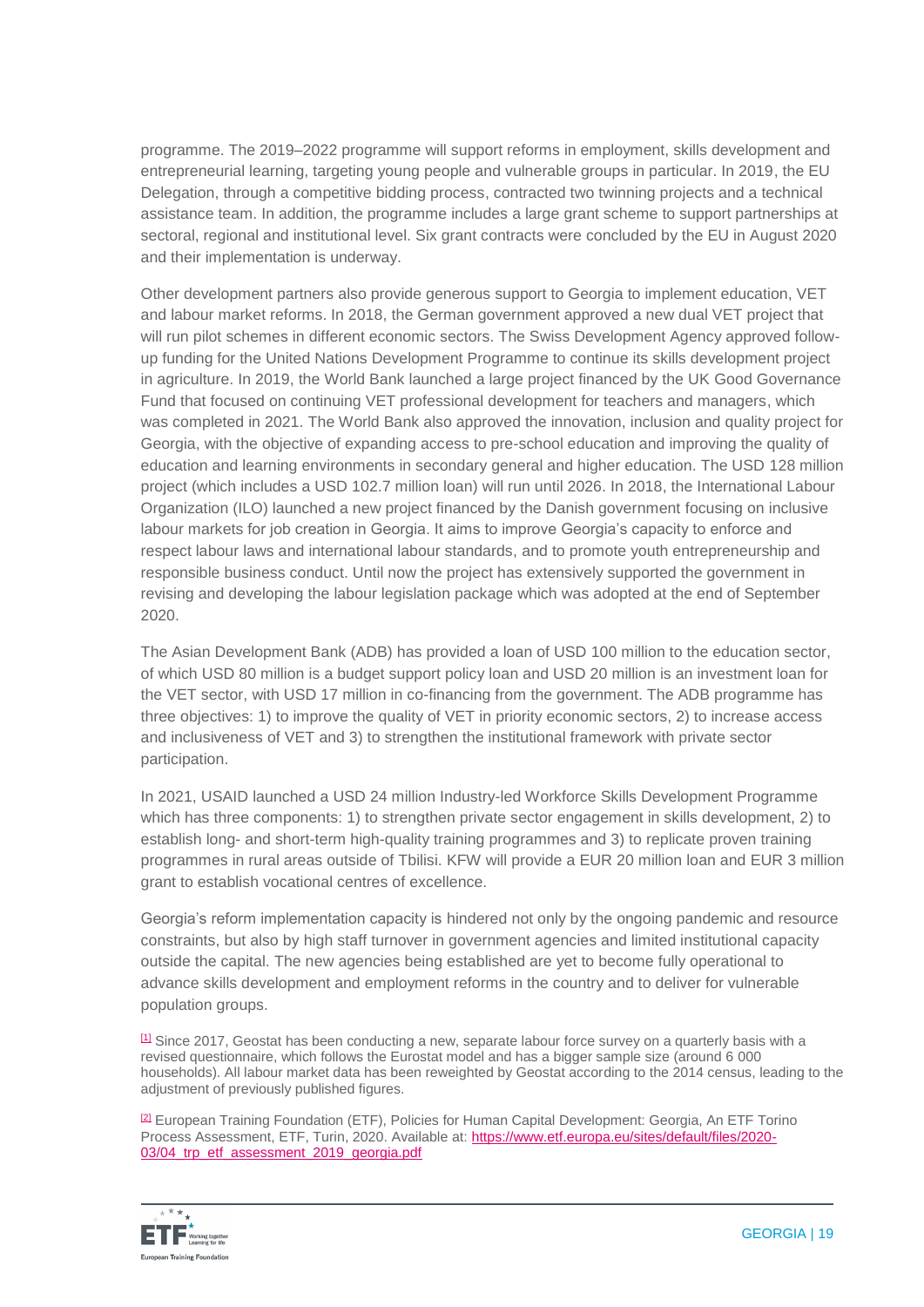[\[3\]](https://euc-word-edit.officeapps.live.com/we/wordeditorframe.aspx?ui=en%2DGB&rs=en%2DUS&wopisrc=https%3A%2F%2Feuropeantrainingfoundation.sharepoint.com%2Fsites%2FImage%2Fgeorgia%2F_vti_bin%2Fwopi.ashx%2Ffiles%2F0081a11ed7c54055b3f99b7971c11cc7&wdenableroaming=1&mscc=1&hid=32F518A0-8012-3000-A962-B40A007CC6AD&wdorigin=Other&jsapi=1&jsapiver=v1&newsession=1&corrid=1183694b-973d-6afc-d21d-f138b6665f49&usid=1183694b-973d-6afc-d21d-f138b6665f49&sftc=1&mtf=1&sfp=1&instantedit=1&wopicomplete=1&wdredirectionreason=Unified_SingleFlush&preseededsessionkey=b4d0c2d0-be36-7234-9f22-8723c7ef6f4a&preseededwacsessionid=1183694b-973d-6afc-d21d-f138b6665f49&rct=Medium&ctp=LeastProtected#_ftnref3) European Training Foundation (ETF), *Skills Mismatch Measurement in ETF Partner Countries, Country report: Georgia*, 2018.

[\[4\]](https://euc-word-edit.officeapps.live.com/we/wordeditorframe.aspx?ui=en%2DGB&rs=en%2DUS&wopisrc=https%3A%2F%2Feuropeantrainingfoundation.sharepoint.com%2Fsites%2FImage%2Fgeorgia%2F_vti_bin%2Fwopi.ashx%2Ffiles%2F0081a11ed7c54055b3f99b7971c11cc7&wdenableroaming=1&mscc=1&hid=32F518A0-8012-3000-A962-B40A007CC6AD&wdorigin=Other&jsapi=1&jsapiver=v1&newsession=1&corrid=1183694b-973d-6afc-d21d-f138b6665f49&usid=1183694b-973d-6afc-d21d-f138b6665f49&sftc=1&mtf=1&sfp=1&instantedit=1&wopicomplete=1&wdredirectionreason=Unified_SingleFlush&preseededsessionkey=b4d0c2d0-be36-7234-9f22-8723c7ef6f4a&preseededwacsessionid=1183694b-973d-6afc-d21d-f138b6665f49&rct=Medium&ctp=LeastProtected#_ftnref4) European Training Foundation, *Young People Not in Employment, Education or Training (NEET): An Overview in ETF Partner Countries*, 2015. Available at: [http://www.etf.europa.eu/web.nsf/pages/NEET\\_ETF\\_partner\\_countries](http://www.etf.europa.eu/web.nsf/pages/NEET_ETF_partner_countries)

[\[5\]](https://euc-word-edit.officeapps.live.com/we/wordeditorframe.aspx?ui=en%2DGB&rs=en%2DUS&wopisrc=https%3A%2F%2Feuropeantrainingfoundation.sharepoint.com%2Fsites%2FImage%2Fgeorgia%2F_vti_bin%2Fwopi.ashx%2Ffiles%2F0081a11ed7c54055b3f99b7971c11cc7&wdenableroaming=1&mscc=1&hid=32F518A0-8012-3000-A962-B40A007CC6AD&wdorigin=Other&jsapi=1&jsapiver=v1&newsession=1&corrid=1183694b-973d-6afc-d21d-f138b6665f49&usid=1183694b-973d-6afc-d21d-f138b6665f49&sftc=1&mtf=1&sfp=1&instantedit=1&wopicomplete=1&wdredirectionreason=Unified_SingleFlush&preseededsessionkey=b4d0c2d0-be36-7234-9f22-8723c7ef6f4a&preseededwacsessionid=1183694b-973d-6afc-d21d-f138b6665f49&rct=Medium&ctp=LeastProtected#_ftnref5) European Training Foundation, *Skills Mismatch Measurement in ETF Partner Countries, Cross Country Report:*  2021, forthcoming.

[\[6\]](https://euc-word-edit.officeapps.live.com/we/wordeditorframe.aspx?ui=en%2DGB&rs=en%2DUS&wopisrc=https%3A%2F%2Feuropeantrainingfoundation.sharepoint.com%2Fsites%2FImage%2Fgeorgia%2F_vti_bin%2Fwopi.ashx%2Ffiles%2F0081a11ed7c54055b3f99b7971c11cc7&wdenableroaming=1&mscc=1&hid=32F518A0-8012-3000-A962-B40A007CC6AD&wdorigin=Other&jsapi=1&jsapiver=v1&newsession=1&corrid=1183694b-973d-6afc-d21d-f138b6665f49&usid=1183694b-973d-6afc-d21d-f138b6665f49&sftc=1&mtf=1&sfp=1&instantedit=1&wopicomplete=1&wdredirectionreason=Unified_SingleFlush&preseededsessionkey=b4d0c2d0-be36-7234-9f22-8723c7ef6f4a&preseededwacsessionid=1183694b-973d-6afc-d21d-f138b6665f49&rct=Medium&ctp=LeastProtected#_ftnref6) [http://www.lmis.gov.ge](http://www.lmis.gov.ge/)

[\[7\]](https://euc-word-edit.officeapps.live.com/we/wordeditorframe.aspx?ui=en%2DGB&rs=en%2DUS&wopisrc=https%3A%2F%2Feuropeantrainingfoundation.sharepoint.com%2Fsites%2FImage%2Fgeorgia%2F_vti_bin%2Fwopi.ashx%2Ffiles%2F0081a11ed7c54055b3f99b7971c11cc7&wdenableroaming=1&mscc=1&hid=32F518A0-8012-3000-A962-B40A007CC6AD&wdorigin=Other&jsapi=1&jsapiver=v1&newsession=1&corrid=1183694b-973d-6afc-d21d-f138b6665f49&usid=1183694b-973d-6afc-d21d-f138b6665f49&sftc=1&mtf=1&sfp=1&instantedit=1&wopicomplete=1&wdredirectionreason=Unified_SingleFlush&preseededsessionkey=b4d0c2d0-be36-7234-9f22-8723c7ef6f4a&preseededwacsessionid=1183694b-973d-6afc-d21d-f138b6665f49&rct=Medium&ctp=LeastProtected#_ftnref7) [http://www.lmis.gov.ge/Lmis/Lmis.Portal.Web/Handlers/GetFile.ashx?Type=Survey&ID=14be3988-37fd-4ad7](http://www.lmis.gov.ge/Lmis/Lmis.Portal.Web/Handlers/GetFile.ashx?Type=Survey&ID=14be3988-37fd-4ad7-a818-2ae47e233eee) [a818-2ae47e233eee](http://www.lmis.gov.ge/Lmis/Lmis.Portal.Web/Handlers/GetFile.ashx?Type=Survey&ID=14be3988-37fd-4ad7-a818-2ae47e233eee)

[\[8\]](https://euc-word-edit.officeapps.live.com/we/wordeditorframe.aspx?ui=en%2DGB&rs=en%2DUS&wopisrc=https%3A%2F%2Feuropeantrainingfoundation.sharepoint.com%2Fsites%2FImage%2Fgeorgia%2F_vti_bin%2Fwopi.ashx%2Ffiles%2F0081a11ed7c54055b3f99b7971c11cc7&wdenableroaming=1&mscc=1&hid=32F518A0-8012-3000-A962-B40A007CC6AD&wdorigin=Other&jsapi=1&jsapiver=v1&newsession=1&corrid=1183694b-973d-6afc-d21d-f138b6665f49&usid=1183694b-973d-6afc-d21d-f138b6665f49&sftc=1&mtf=1&sfp=1&instantedit=1&wopicomplete=1&wdredirectionreason=Unified_SingleFlush&preseededsessionkey=b4d0c2d0-be36-7234-9f22-8723c7ef6f4a&preseededwacsessionid=1183694b-973d-6afc-d21d-f138b6665f49&rct=Medium&ctp=LeastProtected#_ftnref8) <https://www.moh.gov.ge/uploads/files/2019/Failebi/08.06.2019.pdf>

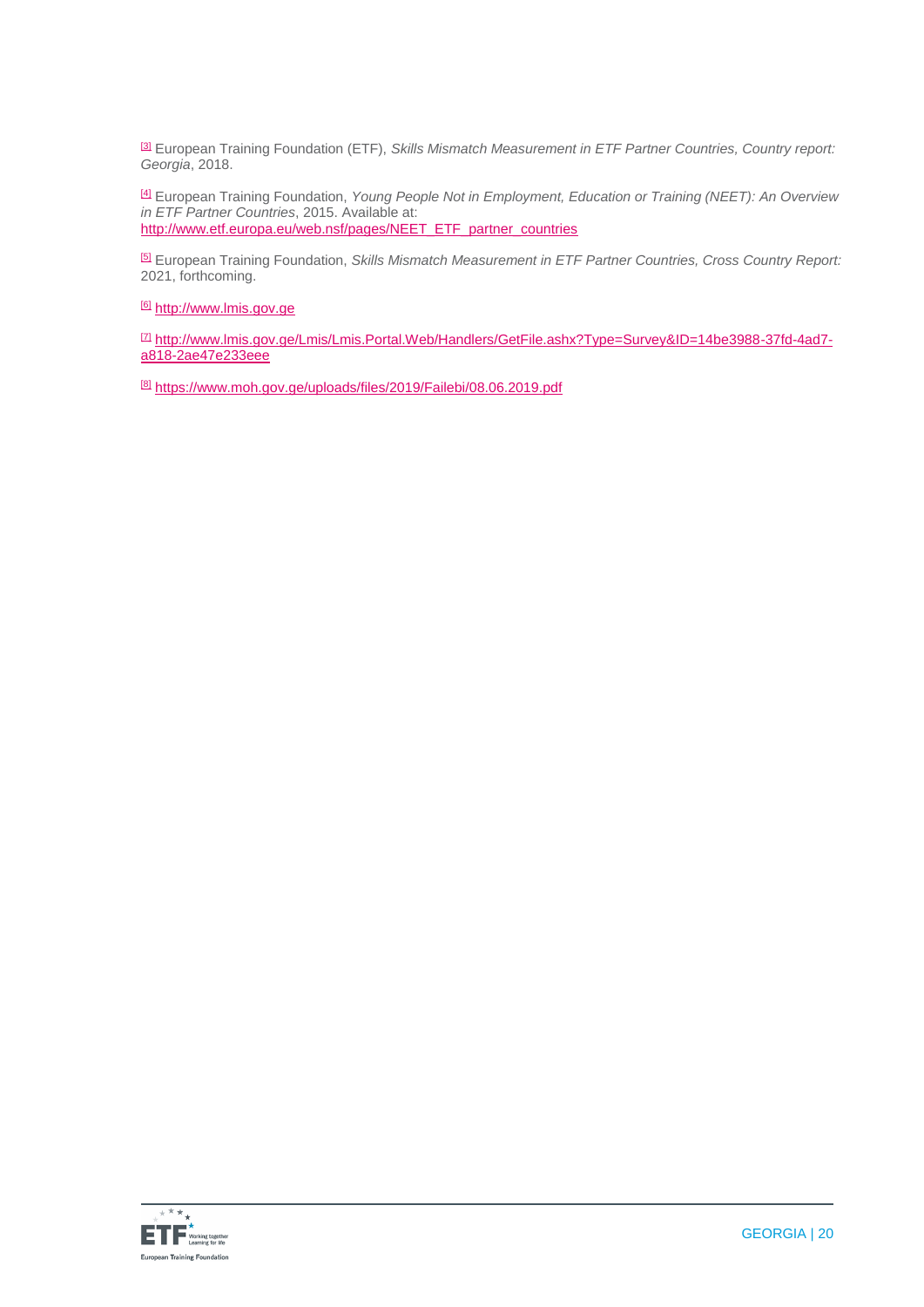### **STATISTICAL ANNEX, REFERENCES, ACRONYMS – GEORGIA**

This annex includes annual data from 2010, 2015, 2019 and 2020 (or the last available year).

|                | <b>Indicator</b>                                                                                             |                            | 2010      | 2015        | 2019        | 2020   |
|----------------|--------------------------------------------------------------------------------------------------------------|----------------------------|-----------|-------------|-------------|--------|
| $\mathbf{1}$   | Total population ('000) <sup>(1)</sup>                                                                       |                            | 3786.7    | 3725.3      | 3720.2      | 3714.0 |
| $\overline{2}$ | Relative size of youth population (age<br>group 15-24 and age in the denominator<br>$15-64$ ) $(%$ ) $(1)$ C |                            | 22.3      | 19.4        | 17.7        | 17.5   |
| 3              | GDP growth rate (%)                                                                                          |                            | 6.2       | 3.0         | 5.0         | $-6.2$ |
|                | GDP by sector (%)                                                                                            | Agriculture<br>added value | 8.5       | 7.8         | 6.5         | 7.4    |
| $\overline{4}$ |                                                                                                              | Industry<br>added value    | 16.9      | 19.2        | 20.3        | 21.6   |
|                |                                                                                                              | Services<br>added value    | 63.1      | 62.0        | 60.8        | 58.6   |
| 5              | Public expenditure on education (as a %<br>of GDP)                                                           |                            | 2.6(2011) | 3.6(2016)   | 3.5(2018)   | M.D.   |
| 6              | Public expenditure on education (as a %<br>of total public expenditure)                                      |                            | 9.3(2011) | 12.7 (2016) | 13.0 (2018) | M.D.   |
| $\mathbf{7}$   | Adult literacy (%)                                                                                           |                            | M.D.      | 99.6 (2014) | 99.4 (2017) | M.D.   |
|                | Educational attainment of                                                                                    | Low (3)                    | 8.2       | 5.4         | 6.5         | 4.5    |
| 8              | adult population (aged                                                                                       | Medium <sup>(4)</sup>      | 58.7      | 60.4        | 58.9        | 55.7   |
|                | 25-64 or $15+$ ) $(%)^{(2)}$                                                                                 | High $(5)$                 | 33.1      | 34.2        | 34.6        | 39.8   |
|                | Early leavers from<br>education and training<br>(aged 18-24) (%)                                             | Total                      | M.D.      | 5.8         | 9.3         | 8.2    |
| 9              |                                                                                                              | Male                       | M.D.      | 6.8         | 9.6         | 8.8    |
|                |                                                                                                              | Female                     | M.D.      | 4.7         | 8.9         | 7.4    |
| 10             | Gross enrolment rates in upper<br>secondary education (ISCED level 3) (%)                                    |                            | M.D.      | 95.1        | 104.3       | M.D.   |
| 11             | Share of VET students in upper<br>secondary education (ISCED level 3) (%)                                    |                            | M.D.      | 9.0         | 11.2        | M.D.   |
| 12             | Tertiary education attainment (aged 30-<br>$34)$ (%)                                                         |                            | 47.1      | 44.9        | M.D.        | M.D.   |
|                | Participation in<br>training/lifelong learning<br>(age group 25-64) by sex<br>$(\% )$                        | Total                      | M.D.      | 0.6         | 0.8         | 1.1    |
| 13             |                                                                                                              | Male                       | M.D.      | 0.7         | 0.9         | 0.9    |
|                |                                                                                                              | Female                     | M.D.      | 0.6         | 0.8         | 1.2    |
|                | Low achievement in<br>reading, mathematics and<br>science - PISA (%)                                         | Reading                    | N.A.      | 51.7        | 64.4 (2018) | N.A.   |
| 14             |                                                                                                              | <b>Mathematics</b>         | N.A.      | 57.1        | 61.1 (2018) | N.A.   |
|                |                                                                                                              | Science                    | N.A.      | 50.8        | 64.4 (2018) | N.A.   |
| 15             | Activity rate (aged 15+)                                                                                     | Total                      | 63.3      | 66.8        | 62.9        | 50.5   |
|                | $(\% )$                                                                                                      | Male                       | 73.8      | 77.2        | 72.6        | 62.0   |
|                |                                                                                                              | Female                     | 54.4      | 57.9        | 54.5        | 40.4   |
|                | Inactivity rate (aged 15+)                                                                                   | Total                      | 36.7      | 33.2        | 37.1        | 49.5   |
| 16             | $(\% )$                                                                                                      | Male                       | 26.2      | 22.8        | 27.4        | 38.0   |
|                |                                                                                                              | Female                     | 45.6      | 42.1        | 45.5        | 59.6   |

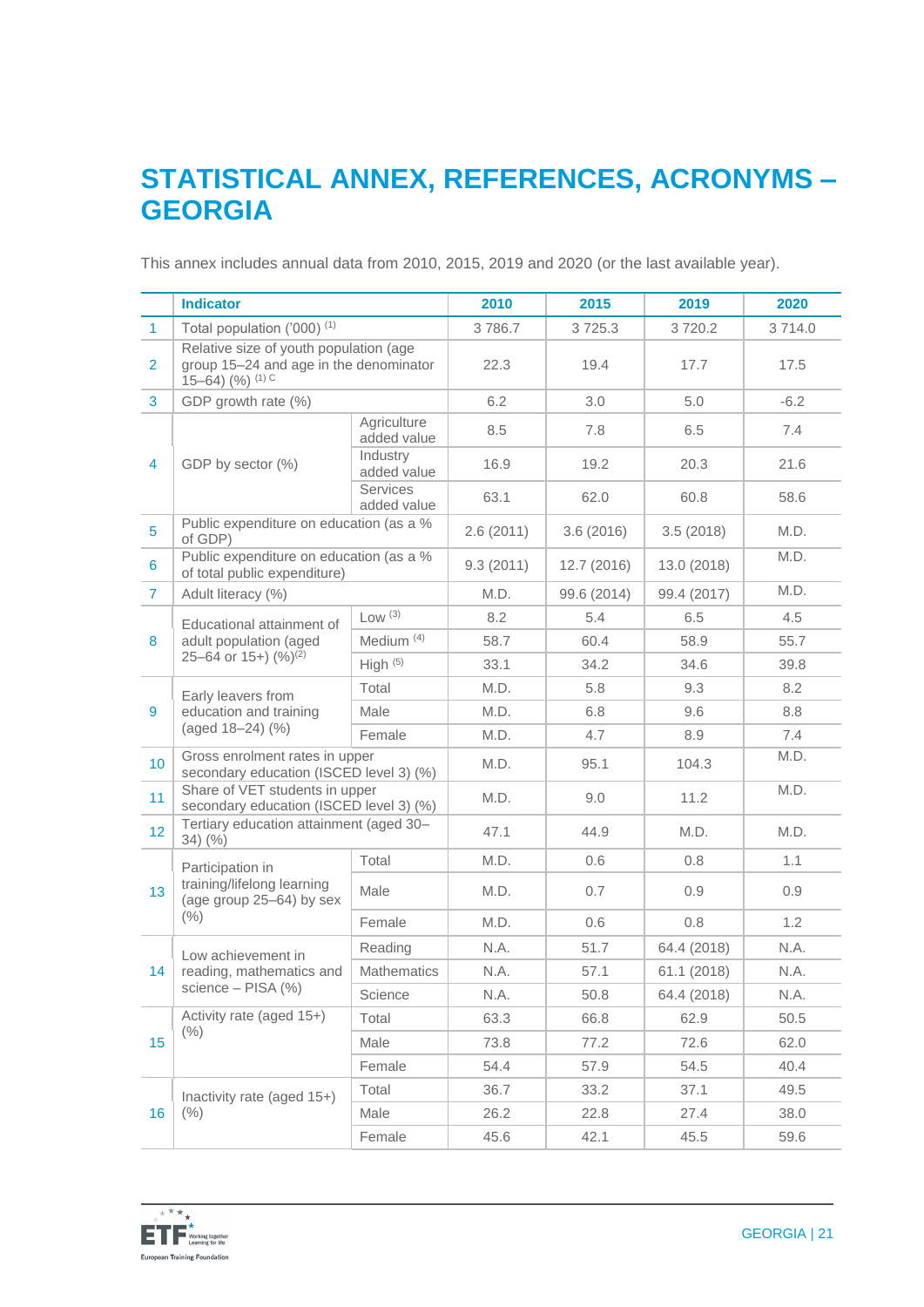| 17 | Employment rate (aged<br>$15+)$ (%)                                            | Total        | 52.3 | 57.4 | 55.7      | 41.1 |
|----|--------------------------------------------------------------------------------|--------------|------|------|-----------|------|
|    |                                                                                | Male         | 59.7 | 65.2 | 63.3      | 49.5 |
|    |                                                                                | Female       | 46.0 | 50.7 | 49.0      | 33.9 |
|    | Employment rate by<br>educational attainment<br>$(aged 15+)$ $(\%)$            | Low (3)      | 32.1 | 30.9 | 30.5      | 14.7 |
| 18 |                                                                                | Medium $(4)$ | 54.7 | 60.1 | 56.6      | 37.9 |
|    |                                                                                | High $(5)$   | 58.0 | 61.6 | 63.9      | 57.5 |
|    | Employment by sector<br>(% )                                                   | Agriculture  | 48.0 | 43.9 | 38.2      | 19.9 |
| 19 |                                                                                | Industry     | 10.6 | 11.0 | 13.9      | 17.6 |
|    |                                                                                | Services     | 41.4 | 45.2 | 48.0      | 62.5 |
| 20 | Incidence of self-employment (%)                                               |              | 58.8 | 53.5 | 49.7      | 31.9 |
| 21 | Incidence of vulnerable employment (%)                                         |              | 57.4 | 52.1 | 47.7      | 29.0 |
|    | Unemployment rate<br>(aged 15+) (%)                                            | Total        | 17.4 | 14.1 | 11.6      | 18.5 |
| 22 |                                                                                | Male         | 19.1 | 15.6 | 12.8      | 20.2 |
|    |                                                                                | Female       | 15.5 | 12.4 | 10.1      | 16.2 |
|    | Unemployment rate by<br>educational attainment<br>(aged 15+) (%)               | Low (3)      | 9.3  | 8.5  | 10.9      | 26.5 |
| 23 |                                                                                | Medium $(4)$ | 16.3 | 13.4 | 11.8      | 20.5 |
|    |                                                                                | High $(5)$   | 21.4 | 16.1 | 11.3      | 14.8 |
| 24 | Long-term unemployment rate (aged<br>$15+)$ (%)                                |              | 8.1  | 6.2  | 5.1(2018) | M.D. |
|    | Youth unemployment rate<br>(aged 15-24) (%)                                    | Total        | 37.9 | 33.8 | 30.4      | 39.4 |
| 25 |                                                                                | Male         | 35.1 | 31.7 | 28.9      | 40.1 |
|    |                                                                                | Female       | 42.7 | 37.6 | 32.9      | 38.2 |
|    | Proportion of people aged<br>15-24 not in employment,<br>education or training | Total        | M.D. | 26.6 | 26.0      | 28.5 |
| 26 |                                                                                | Male         | M.D. | 21.0 | 23.3      | 28.7 |
|    | (NEETs) (%)                                                                    | Female       | M.D. | 32.8 | 29.1      | 28.3 |

Last update: September 2021

#### Sources:

Indicators 8, 9, 12, 13, 15, 16, 17, 18, 19, 20, 21, 22, 23, 24, 25, 26 – GEOSTAT, National Statistics Office of Georgia (data received).

Indicators 5, 6, 7, 10, 11 – UNESCO, Institute for Statistics

Indicator 14 – OECD Statistical database

Indicators 1, 2, 3, 4 – The World Bank, World Development Indicators database

#### Notes:

There is a break in series in the year 2017. Data from the Integrated Household Survey recalculated according to 2014 general population census (2010–2016); LFS – the sampling frame is the 2014 Population Census Database (2017).

(1) The values shown are mid-year estimates.

(2) Data refer to the active population.

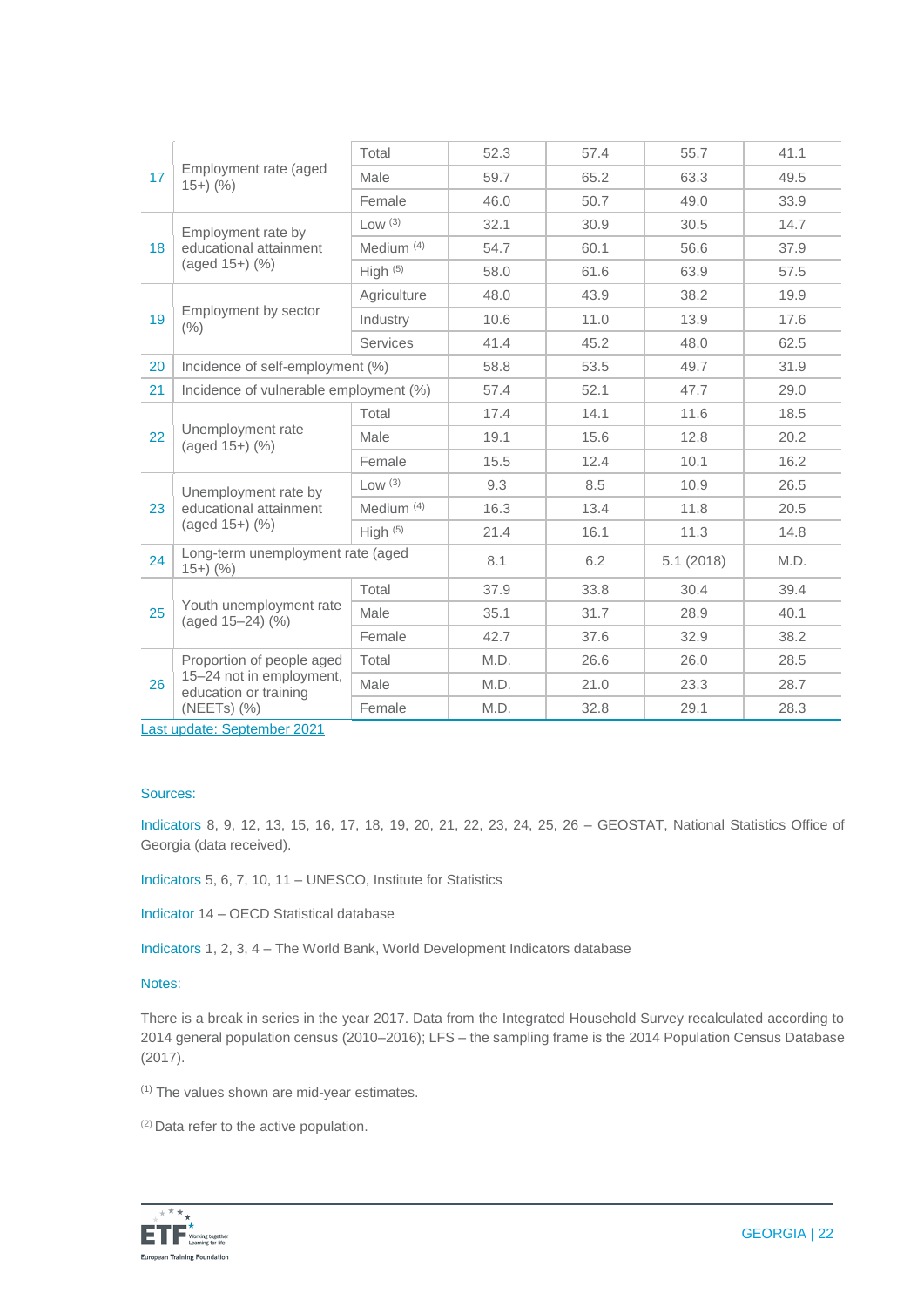(3) LOW: lower secondary education and below.

(4) MEDIUM: upper secondary education, vocational programmes and secondary professional programmes.

(5) HIGH: higher professional programmes, bachelor's, master's and doctoral programmes.

(6) Expert/ETF calculations based on Geostat data.

#### Legend:

 $C =$  calculated data

N.A. = Not Applicable

M.D. = Missing Data

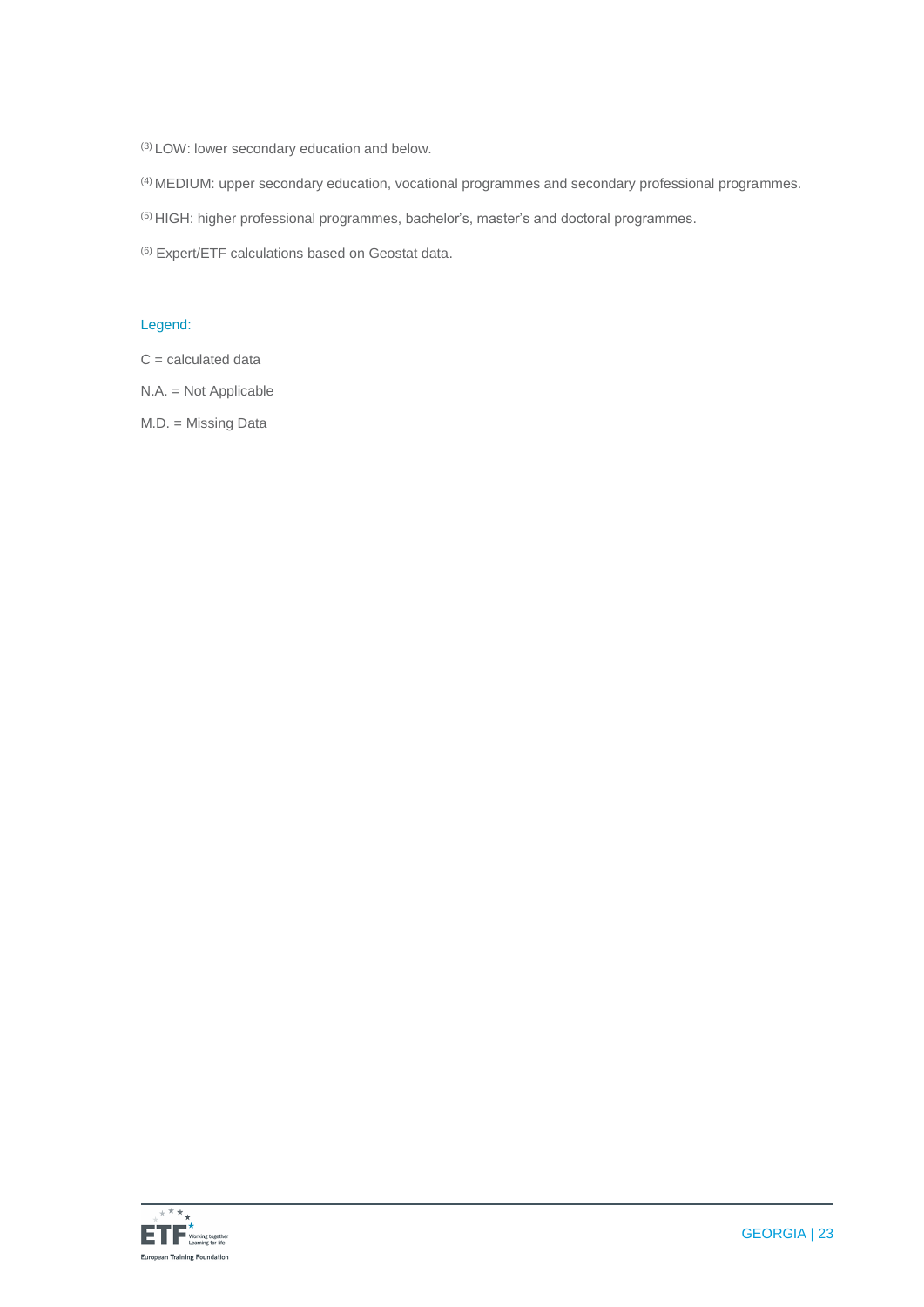## **ANNEX: DEFINITIONS OF INDICATORS**

|                | <b>Description</b>                                         | <b>Definition</b>                                                                                                                                                                                                                                                                                                                                                                                                                                                                                                                                 |
|----------------|------------------------------------------------------------|---------------------------------------------------------------------------------------------------------------------------------------------------------------------------------------------------------------------------------------------------------------------------------------------------------------------------------------------------------------------------------------------------------------------------------------------------------------------------------------------------------------------------------------------------|
| 1              | Total population ('000)                                    | The total population is estimated as the number of people having their<br>usual residence in a country on 1 January of the respective year.<br>When information on the usually resident population is not available,<br>countries may report legal or registered residents.                                                                                                                                                                                                                                                                       |
| $\overline{2}$ | Relative size of youth population<br>(age group 15-24) (%) | This is the ratio of the youth population (aged 15-24) to the<br>working-age population, usually aged 15-64 (74)/15+.                                                                                                                                                                                                                                                                                                                                                                                                                             |
| 3              | GDP growth rate (%)                                        | Annual percentage growth rate of GDP at market prices based on<br>constant local currency. Aggregates are based on constant 2010<br>US dollars. GDP is the sum of gross value added by all resident<br>producers in the economy plus any product taxes and minus any<br>subsidies not included in the value of the products. It is calculated<br>without making deductions for depreciation of fabricated assets or for<br>depletion and degradation of natural resources.                                                                        |
| 4              | GDP by sector (%)                                          | The share of value added from Agriculture, Industry and Services.                                                                                                                                                                                                                                                                                                                                                                                                                                                                                 |
|                |                                                            | Agriculture corresponds to ISIC divisions 1-5 and includes forestry,<br>hunting, and fishing, as well as cultivation of crops and livestock<br>production. Value added is the net output of a sector after adding up<br>all outputs and subtracting intermediate inputs. It is calculated without<br>making deductions for depreciation of fabricated assets or depletion<br>and degradation of natural resources. The origin of value added is<br>determined by the International Standard Industrial Classification<br>(ISIC), revision 3 or 4. |
| 5              | Public expenditure on education<br>(as a % of GDP)         | Public expenditure on education expressed as a percentage of GDP.                                                                                                                                                                                                                                                                                                                                                                                                                                                                                 |
|                |                                                            | Generally, the public sector funds education either by directly bearing<br>the current and capital expenses of educational institutions, or by<br>supporting students and their families with scholarships and public<br>loans as well as by transferring public subsidies for educational<br>activities to private firms or non-profit organisations (transfer to private<br>households and enterprises). Both types of transactions together are<br>reported as total public expenditure on education.                                          |
| 6              | Public expenditure on education<br>(as a % of total public | Public expenditure on education expressed as a percentage of total<br>public expenditure.                                                                                                                                                                                                                                                                                                                                                                                                                                                         |
|                | expenditure)                                               | Generally, the public sector funds education either by directly bearing<br>the current and capital expenses of educational institutions, or by<br>supporting students and their families with scholarships and public<br>loans as well as by transferring public subsidies for educational<br>activities to private firms or non-profit organisations (transfer to private<br>households and enterprises). Both types of transactions together are<br>reported as total public expenditure on education.                                          |
| 7              | Adult literacy (%)                                         | Adult literacy is the percentage of the population aged 15 years and<br>over who can both read and write a short simple statement on his/her<br>everyday life, and understand it. Generally, 'literacy' also<br>encompasses 'numeracy' - the ability to make simple arithmetic<br>calculations.                                                                                                                                                                                                                                                   |

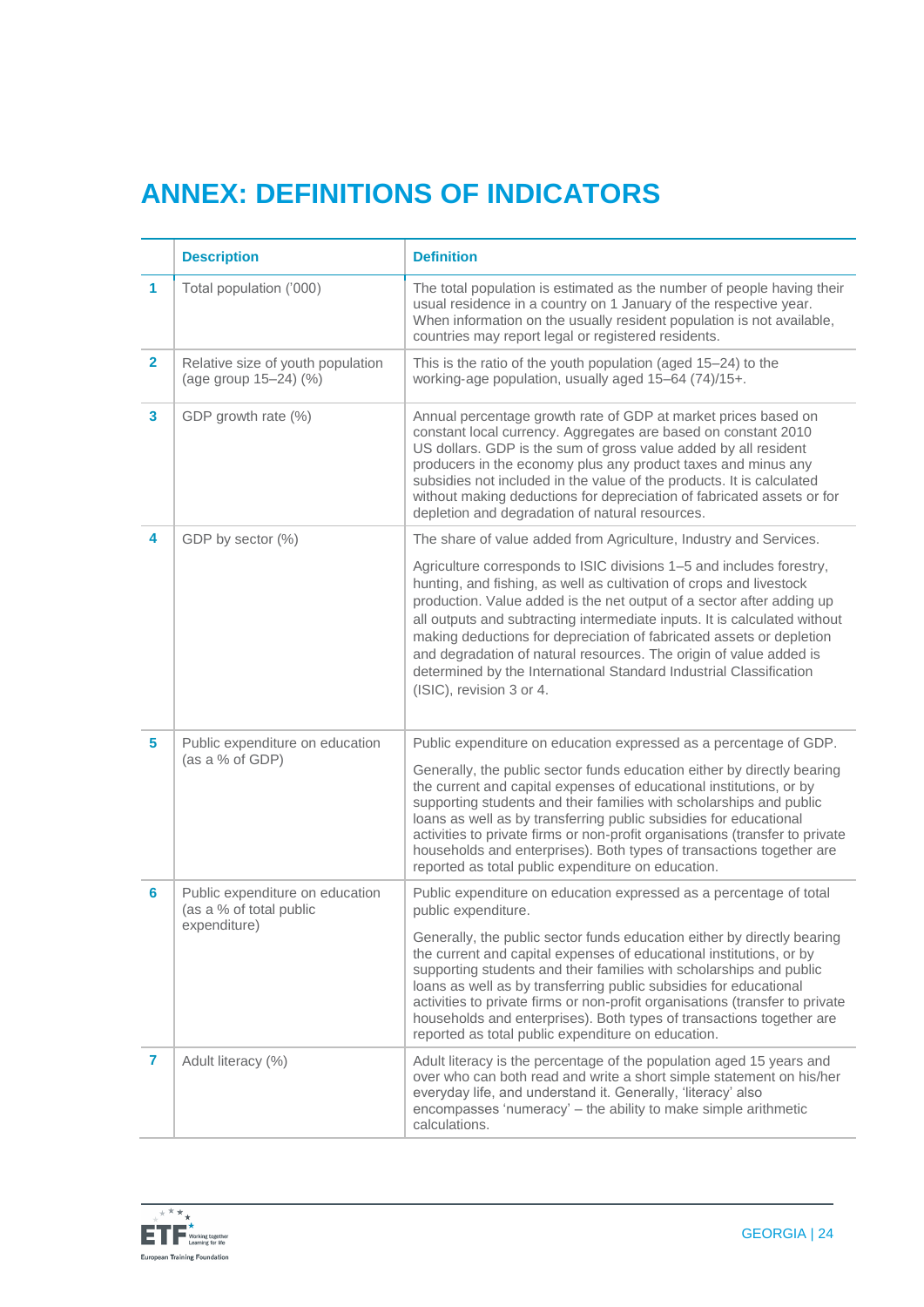|                 | <b>Description</b>                                                                 | <b>Definition</b>                                                                                                                                                                                                                                                                                                                                                                                                                                                                                                                                                           |
|-----------------|------------------------------------------------------------------------------------|-----------------------------------------------------------------------------------------------------------------------------------------------------------------------------------------------------------------------------------------------------------------------------------------------------------------------------------------------------------------------------------------------------------------------------------------------------------------------------------------------------------------------------------------------------------------------------|
| 8               | Educational attainment of adult<br>population (25-64 or aged 15+)<br>(% )          | Educational attainment refers to the highest educational level<br>achieved by individuals expressed as a percentage of all persons in<br>that age group.                                                                                                                                                                                                                                                                                                                                                                                                                    |
|                 |                                                                                    | This is usually measured in terms of the highest educational<br>programme successfully completed, which is typically certified by a<br>recognised qualification. Recognised intermediate qualifications are<br>classified at a lower level than the programme itself.                                                                                                                                                                                                                                                                                                       |
| 9               | Early leavers from education and<br>training (age group $18-24$ ) (%)              | Early leavers from education and training are defined as the<br>percentage of the population aged 18-24 with at most lower<br>secondary education who were not in further education or training<br>during the four weeks preceding the survey. Lower secondary<br>education refers to ISCED 1997 levels 0-2 and 3C short (i.e.<br>programmes lasting under two years) for data up to 2013 and to<br>ISCED 2011 levels 0-2 for data from 2014 onwards.                                                                                                                       |
| 10              | Gross enrolment rates in upper<br>secondary education (ISCED level<br>$3)$ (%)     | Number of students enrolled in a given level of education, regardless<br>of age, expressed as a percentage of the official school-age<br>population corresponding to the same level of education.                                                                                                                                                                                                                                                                                                                                                                           |
| 11              | Share of VET students in upper<br>secondary education (ISCED level<br>$3)$ $(\% )$ | Total number of students enrolled in vocational programmes at a<br>given level of education (in this case, upper secondary), expressed as<br>a percentage of the total number of students enrolled in all<br>programmes (vocational and general) at that level.                                                                                                                                                                                                                                                                                                             |
| 12 <sup>°</sup> | Tertiary education attainment<br>(aged 30-34) (%)                                  | Tertiary attainment is calculated as the percentage of the population<br>aged 30-34 who have successfully completed tertiary studies (e.g.<br>university, higher technical institution). Educational attainment refers<br>to ISCED 1997 level 5-6 up to 2013 and ISCED 2011 level 5-8 from<br>2014 onwards.                                                                                                                                                                                                                                                                 |
| 13              | Participation in training/lifelong<br>learning (age group 25-64) (%)               | Participants in lifelong learning refers to persons aged 25-64 who<br>stated that they received education or training in the four weeks<br>preceding the survey (numerator). The denominator is the total<br>population of the same age group, excluding those who did not<br>answer the question on participation in education and training. The<br>information collected relates to all education or training, whether or<br>not it is relevant to the respondent's current or possible future job. If a<br>different reference period is used, this should be indicated. |
| 14              | Low achievement in reading,<br>maths and science - PISA (%)                        | Low achievers are the 15-year-olds who are failing to reach level 2 on<br>the PISA scale for reading, mathematics and science.                                                                                                                                                                                                                                                                                                                                                                                                                                              |
| 15              | Activity rate (aged 15+) (%)                                                       | The activity rate is calculated by dividing the active population by the<br>population of the same age group. The active population (also called<br>'labour force') is defined as the sum of employed and unemployed<br>people. The inactive population consists of all people who are<br>classified as neither employed nor unemployed.                                                                                                                                                                                                                                    |
| 16              | Inactivity rate (aged 15+) (%)                                                     | The inactivity/out of the labour force rate is calculated by dividing the<br>inactive population by the population of the same age group. The<br>inactive population consists of all people who are classified as neither<br>employed nor unemployed.                                                                                                                                                                                                                                                                                                                       |
| 17              | Employment rate (aged 15+) (%)                                                     | The employment rate is calculated by dividing the number of<br>employed people by the population of the same age group. Employed<br>people are all people who worked at least one hour for pay or profit<br>during the reference period or were temporarily absent from such<br>work. If a different age group is used, this should be indicated.                                                                                                                                                                                                                           |
| 18              | Employment rate by educational<br>attainment (aged 15+) (%)                        | The employment rate is calculated by dividing the number of<br>employed persons by the population of the same age group.                                                                                                                                                                                                                                                                                                                                                                                                                                                    |

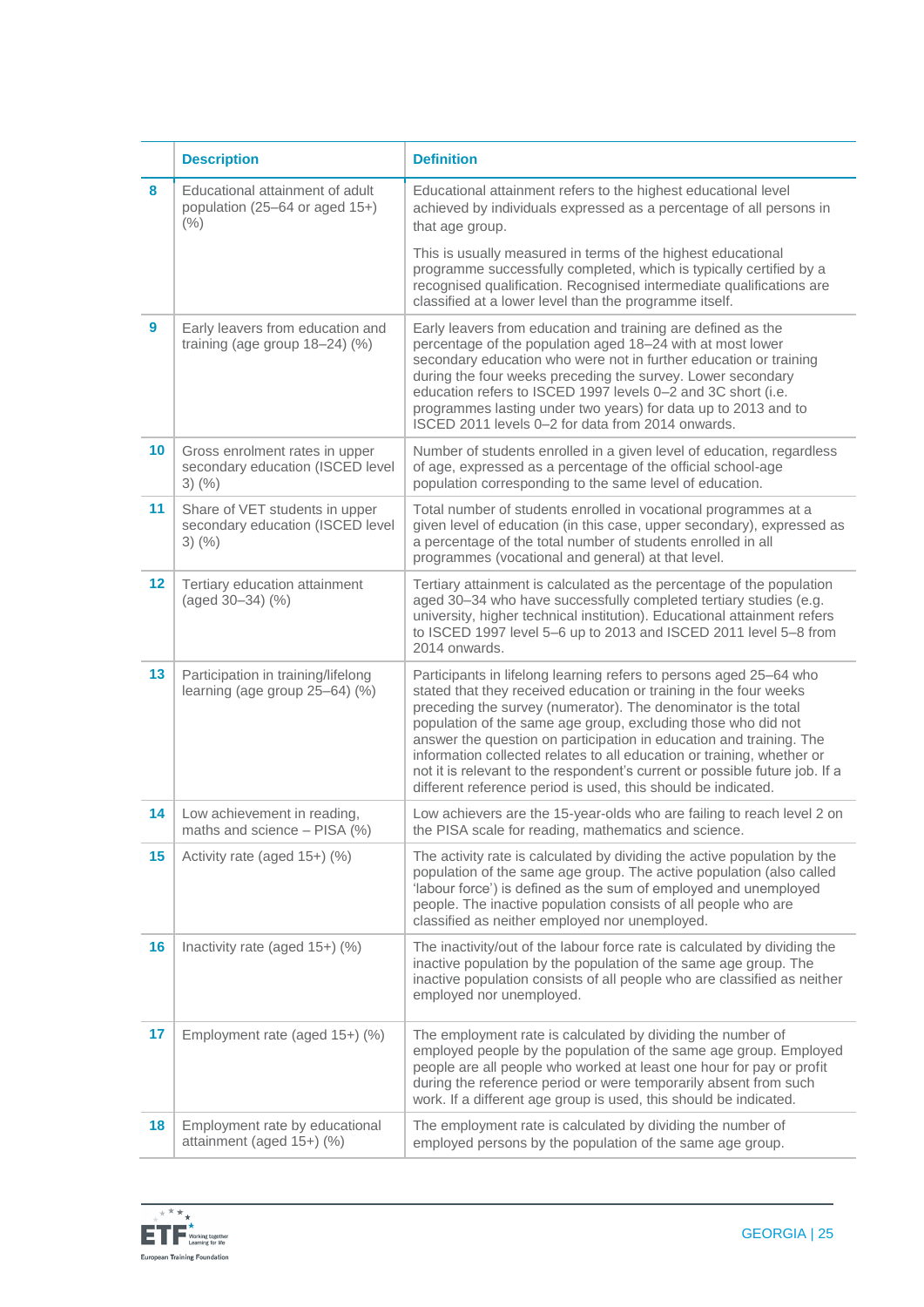|    | <b>Description</b>                                                    | <b>Definition</b>                                                                                                                                                                                                                                                                                                                                                                                                                                                                                                                                                                                                                                                                                                                                                                                                                                                                                                                             |
|----|-----------------------------------------------------------------------|-----------------------------------------------------------------------------------------------------------------------------------------------------------------------------------------------------------------------------------------------------------------------------------------------------------------------------------------------------------------------------------------------------------------------------------------------------------------------------------------------------------------------------------------------------------------------------------------------------------------------------------------------------------------------------------------------------------------------------------------------------------------------------------------------------------------------------------------------------------------------------------------------------------------------------------------------|
|    |                                                                       | Employed persons are all persons who worked at least one hour for<br>pay or profit during the reference period or were temporarily absent<br>from such work. If a different age group is used, this should be<br>indicated.                                                                                                                                                                                                                                                                                                                                                                                                                                                                                                                                                                                                                                                                                                                   |
|    |                                                                       | Educational levels refer to the highest educational level successfully<br>completed. Three levels are considered: Low (ISCED level 0-2),<br>Medium (ISCED level 3-4) and High (ISCED 1997 level 5-6, and<br>ISCED 2011 level 5-8).                                                                                                                                                                                                                                                                                                                                                                                                                                                                                                                                                                                                                                                                                                            |
| 19 | Employment by sector (%)                                              | This indicator provides information on the relative importance of<br>different economic activities with regard to employment. Data are<br>presented by broad branches of economic activity (i.e.<br>Agriculture/Industry/Services) based on the International Standard<br>Industrial Classification of All Economic Activities (ISIC). In Europe,<br>the NACE classification is consistent with ISIC.                                                                                                                                                                                                                                                                                                                                                                                                                                                                                                                                         |
| 20 | Incidence of self-employment (%)                                      | The incidence of self-employment is expressed by the self-employed<br>(i.e. employers + own-account workers + contributing family workers)<br>as a proportion of the total employed.                                                                                                                                                                                                                                                                                                                                                                                                                                                                                                                                                                                                                                                                                                                                                          |
| 21 | Incidence of vulnerable<br>employment (%)                             | The incidence of vulnerable employment is expressed by the own-<br>account workers and contributing family workers as a proportion of the<br>total employed.                                                                                                                                                                                                                                                                                                                                                                                                                                                                                                                                                                                                                                                                                                                                                                                  |
| 22 | Unemployment rate (aged 15+)<br>(% )                                  | The unemployment rate represents unemployed people as a<br>percentage of the labour force. The labour force is the total number of<br>people who are employed or unemployed. Unemployed people<br>comprise those aged 15-64 or 15+ who were without work during the<br>reference week; are currently available for work (were available for<br>paid employment or self-employment before the end of the two weeks<br>following the reference week); are actively seeking work, i.e. had<br>taken specific steps in the four-week period ending with the reference<br>week to seek paid employment or self-employment, or had found a<br>job to start later (within a period of, at most, three months).                                                                                                                                                                                                                                       |
| 23 | Unemployment rate by<br>educational attainment (aged 15+)<br>(% )     | The unemployment rate represents unemployed people as a<br>percentage of the labour force. The labour force is the total number of<br>people who are employed or unemployed. Unemployed people<br>comprise those aged 15-64 or 15+ who were without work during the<br>reference week; are currently available for work (were available for<br>paid employment or self-employment before the end of the two weeks<br>following the reference week); are actively seeking work, i.e. had<br>taken specific steps in the four-week period ending with the reference<br>week to seek paid employment or self-employment, or had found a<br>job to start later (within a period of, at most, three months).<br>Educational levels refer to the highest educational level successfully<br>completed. Three levels are considered: Low (ISCED level 0-2),<br>Medium (ISCED level 3–4) and High (ISCED 1997 level 5–6, and<br>ISCED 2011 level 5-8). |
| 24 | Long-term unemployment rate<br>(aged 15+) (%)                         | The long-term unemployment rate is the share of people in the total<br>active population who have been unemployed for 12 months or more,<br>expressed as a percentage. The duration of unemployment is defined<br>as the duration of a search for a job or as the period of time since the<br>last job was held (if this period is shorter than the duration of the<br>search for a job).                                                                                                                                                                                                                                                                                                                                                                                                                                                                                                                                                     |
| 25 | Youth unemployment rate (aged<br>$15 - 24$ $\left(\frac{9}{6}\right)$ | The youth unemployment ratio is calculated by dividing the number of<br>unemployed people aged 15-24 by the total population of the same<br>age group.                                                                                                                                                                                                                                                                                                                                                                                                                                                                                                                                                                                                                                                                                                                                                                                        |

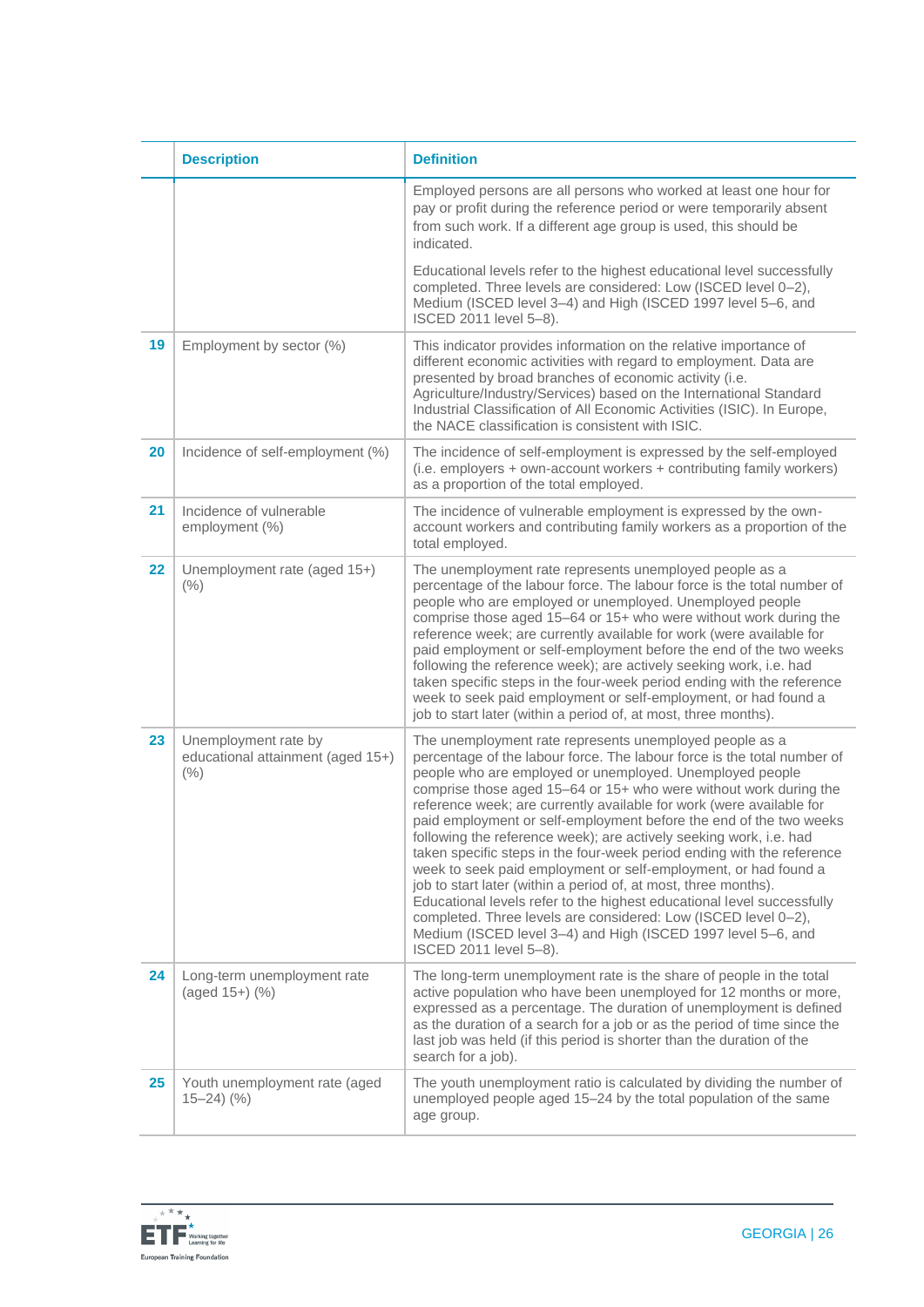|    | <b>Description</b>                                                                         | <b>Definition</b>                                                                                                                                                                                                                                                                                                                                                                                                                                                                                                                 |
|----|--------------------------------------------------------------------------------------------|-----------------------------------------------------------------------------------------------------------------------------------------------------------------------------------------------------------------------------------------------------------------------------------------------------------------------------------------------------------------------------------------------------------------------------------------------------------------------------------------------------------------------------------|
| 26 | Proportion of people aged 15-24<br>not in employment, education or<br>training (NEETs) (%) | This indicator provides information on young people aged 15–24 who<br>meet the following two conditions: first, they are not employed (i.e.<br>unemployed or inactive according to the ILO definition); and second,<br>they have not received any education or training in the four weeks<br>preceding the survey. Data are expressed as a percentage of the total<br>population of the same age group and gender, excluding the<br>respondents who have not answered the question on participation in<br>education and training. |

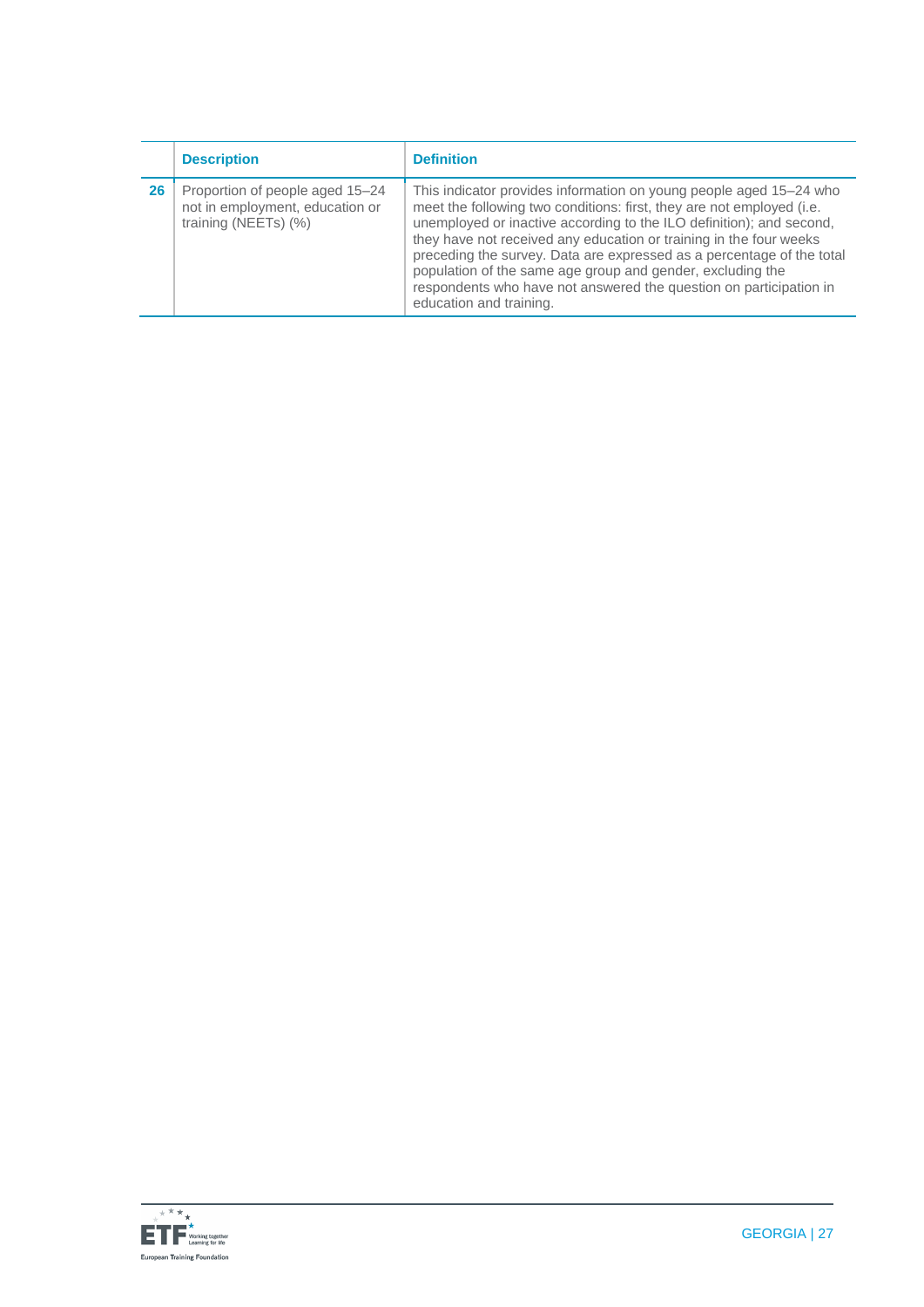## **REFERENCES**

European Training Foundation (ETF) (2021)Skills and Migration Country Fiche, Turin, 2021.

European Training Foundation (ETF), (2017) Mapping Youth Transitions to Work in the Eastern Partnership Countries: Georgia Country Report, Turin, 2017.

European Training Foundation (ETF) (2021) Evaluation of Georgia's VET Strategy 2013-2020, (upcoming report) Turin, 2021.

European Training Foundation (ETF), Policies for Human Capital Development: Georgia, An ETF Torino Process Assessment, ETF, Turin, 2020. Available at: [https://www.etf.europa.eu/sites/default/files/2020-03/04\\_trp\\_etf\\_assessment\\_2019\\_georgia.pdf](https://www.etf.europa.eu/sites/default/files/2020-03/04_trp_etf_assessment_2019_georgia.pdf)

European Training Foundation (ETF), Skills Mismatch Measurement in ETF Partner Countries, Country report: Georgia, Turin, 2018.

European Training Foundation, Young People Not in Employment, Education or Training (NEET): An Overview in ETF Partner Countries, 2015. Available at: [http://www.etf.europa.eu/web.nsf/pages/NEET\\_ETF\\_partner\\_countries](http://www.etf.europa.eu/web.nsf/pages/NEET_ETF_partner_countries)

European Training Foundation, Skills Mismatch Measurement in ETF Partner Countries, Cross Country Report: 2021, forthcoming.

Friedrich Ebert Foundation (FES), (2016) Generation in Transition: Youth Study Georgia 2016: http://www.fes-caucasus.org/news-list/e/generation-in-transition-youth-study-2016-georgia/

Galt & Taggart Research, (2020) Georgia's Education Sector, Industry Review, Tbilisi, 2020.

OECD, (2019) PISA 2018 Results (Volume I), What Students Know and Can Do, Paris.

World Bank (2020), Doing Business 2020, Comparing Business Regulations in 190 Economies, Washington DC.

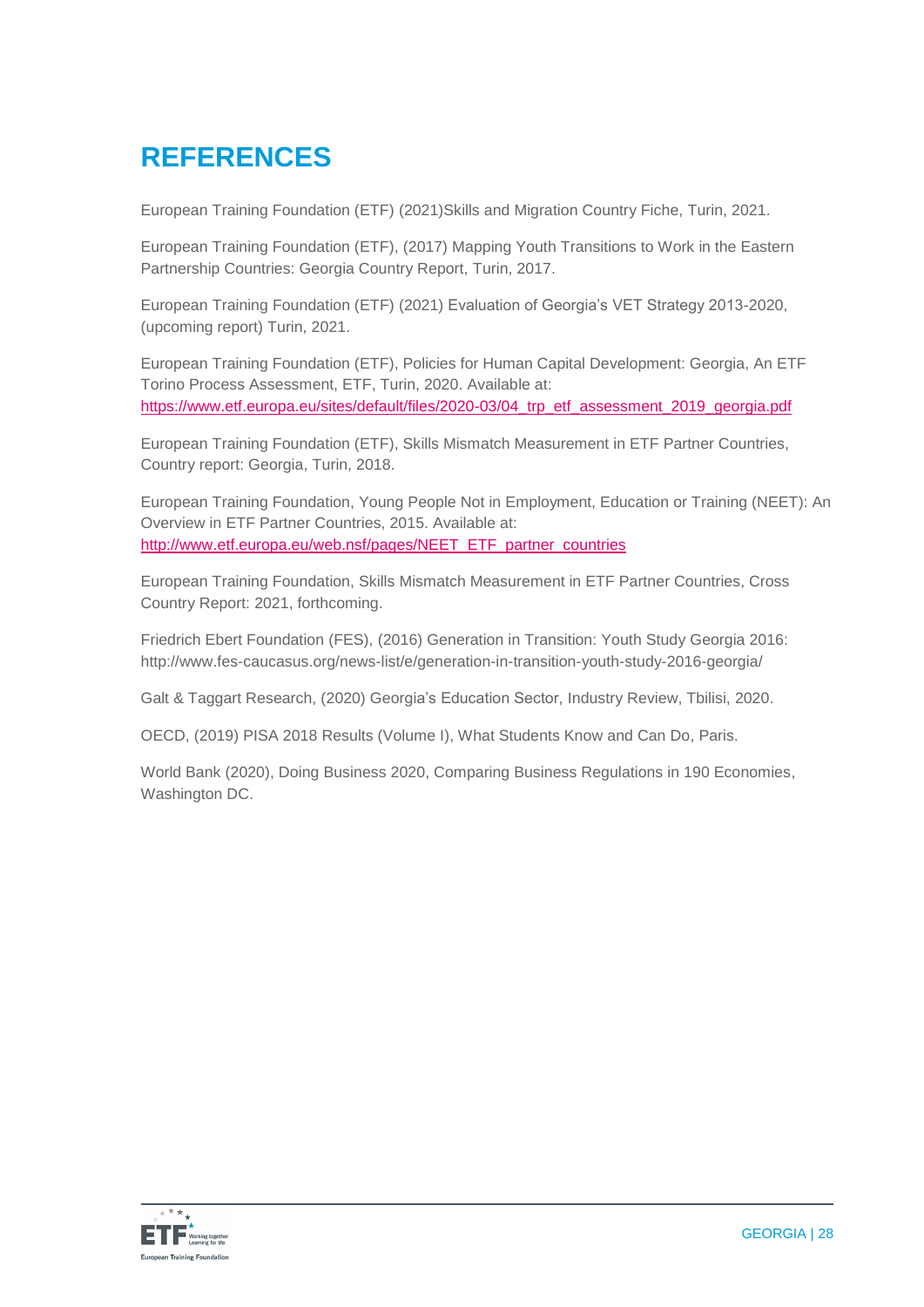# **LIST OF ACRONYMS**

| ADB          | Asian Development Bank                                   |
|--------------|----------------------------------------------------------|
| <b>EDA</b>   | Enterprise Georgia                                       |
| <b>EMIS</b>  | <b>Education Management Information System</b>           |
| <b>ETF</b>   | <b>European Training Foundation</b>                      |
| <b>FDI</b>   | Foreign direct investment                                |
| <b>GDP</b>   | Gross domestic product                                   |
| <b>ILO</b>   | International Labour Organization                        |
| <b>ISIC</b>  | International Standard Industrial Classification         |
| <b>KFW</b>   | Kreditanstalt für Wiederaufbau (German Development Bank) |
| <b>LFS</b>   | Labour force survey                                      |
| <b>LMIS</b>  | Labour Market Information System                         |
| <b>MoES</b>  | Ministry of Education and Science                        |
| <b>MESCS</b> | Ministry of Education, Science, Culture and Sport        |
| <b>MoESD</b> | Ministry of Economy and Sustainable Development          |
| <b>NAEC</b>  | National Assessment and Examination Centre               |
| <b>NCEQE</b> | National Centre for Educational Quality Enhancement      |
| <b>NEET</b>  | Not in employment, education or training                 |
| <b>NQF</b>   | <b>National Qualifications Framework</b>                 |
| <b>OSH</b>   | Occupational Safety and Health                           |
| <b>PISA</b>  | Programme for International Student Assessment           |
| <b>SME</b>   | Small and medium-sized enterprise                        |
| <b>SESA</b>  | <b>State Employment Support/Promotion Agency</b>         |
| <b>SSA</b>   | Social Service Agency                                    |
| VET          | Vocational education and training                        |
| <b>WBL</b>   | Work-based learning                                      |